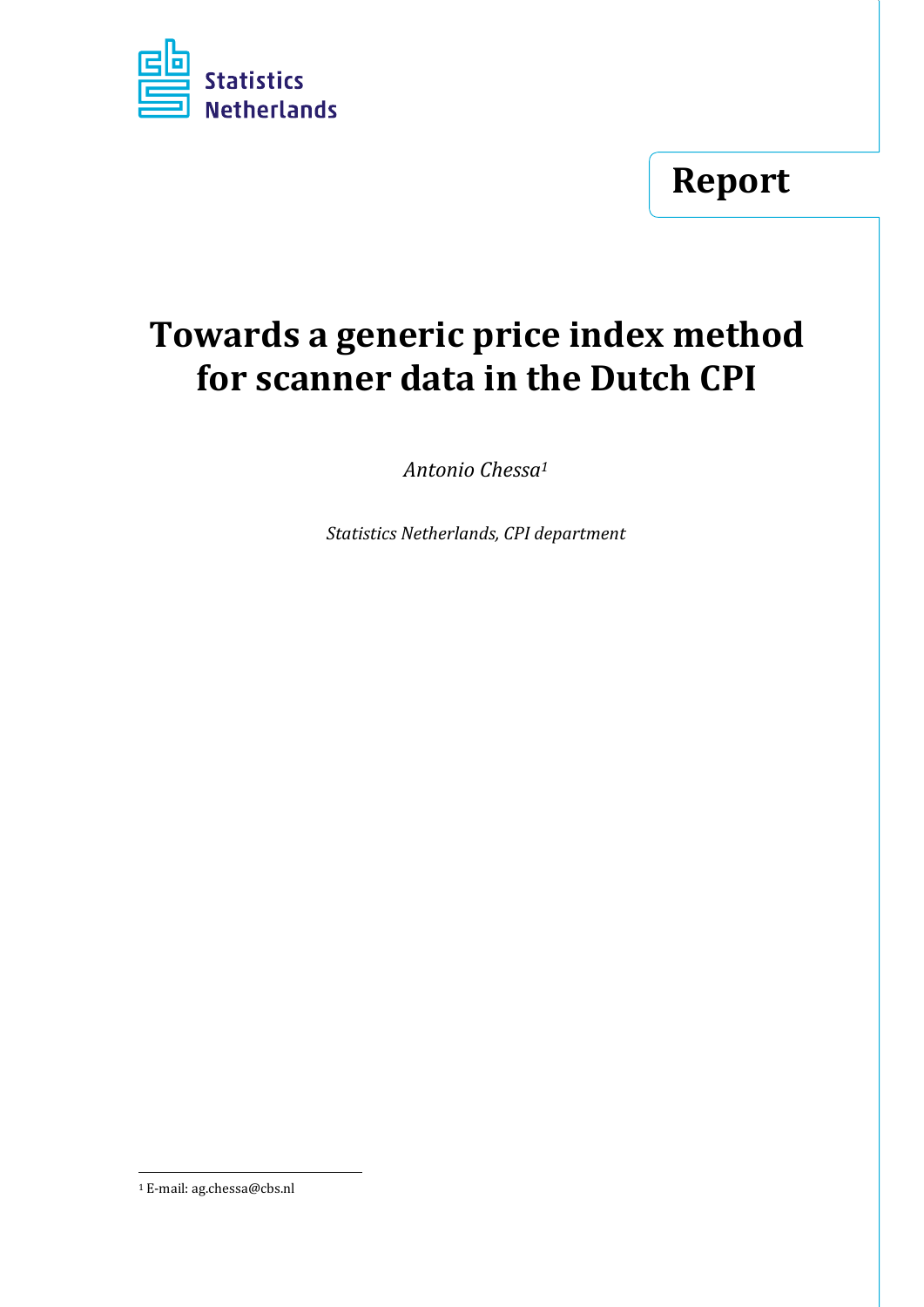#### **CBS Den Haag**

Henri Faasdreef 312 2492 JP The Hague P.O. Box 24500 2490 HA The Hague +31 70 337 38 00

www.cbs.nl

#### project number

EOC May 2015

remarks The views expressed in this paper are those of the author(s) and do not necessarily reflect the policies of Statistics Netherlands.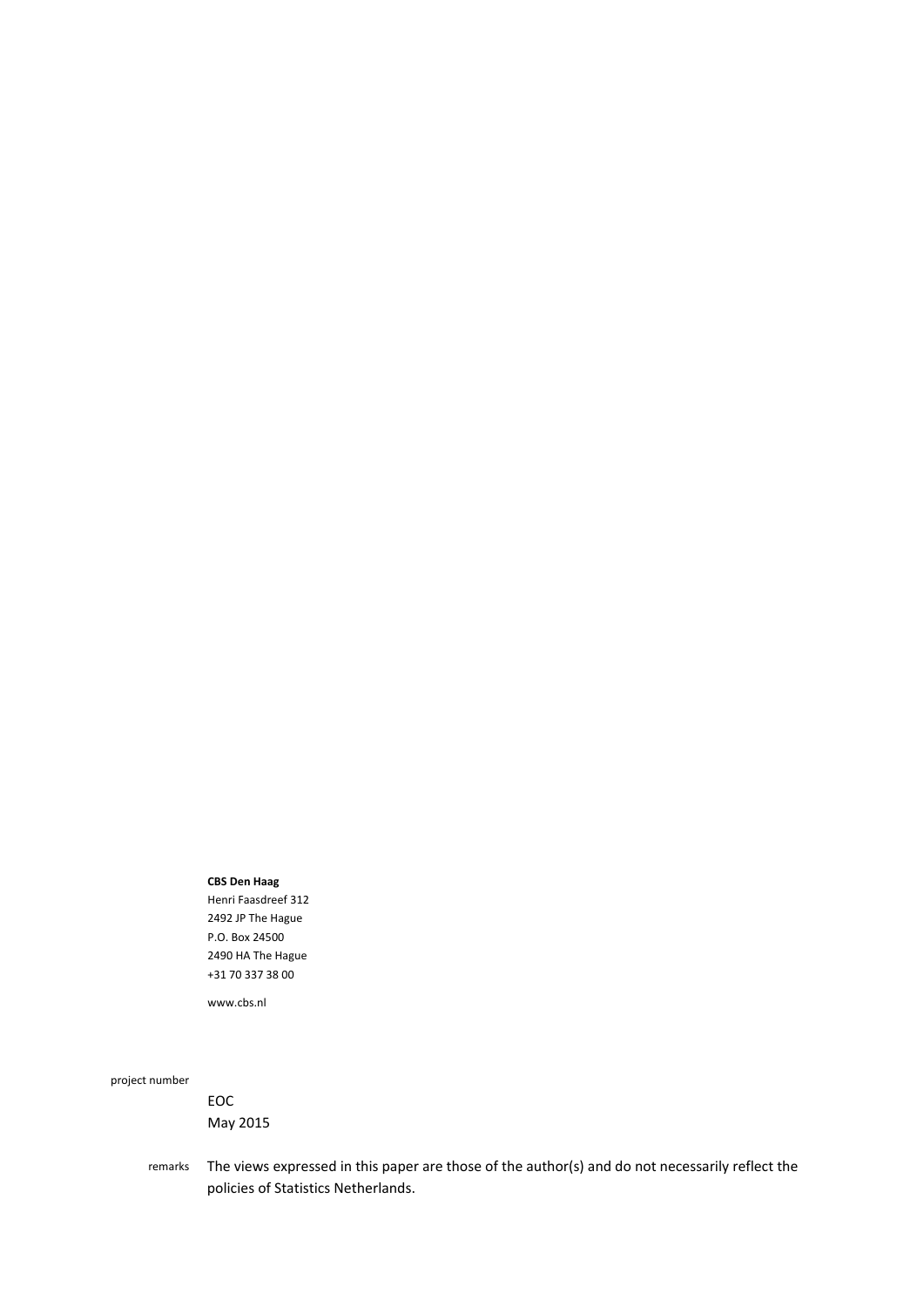#### Abstract

In January 2013, scanner data fully replaced traditional price collection for supermarkets in the Dutch CPI. Meanwhile, scanner data from other providers have been acquired, which are considered for inclusion in the CPI in the coming years. These plans have motivated a search towards a more generic price index method, with the aim of applying the method to different types of consumer goods.

This paper presents an adaptation of the Geary-Khamis  $(GK)$  method, which was originally proposed for international price comparisons. When applied to a time setting, a price index is calculated by dividing a turnover index by a weighted quantity ("volume") index. A number of problems need to be resolved in order to apply the GK-method to the time domain: (1) The handling of new and disappearing goods; (2) The compilation of price indices for the publication month, as sales data for that month become available; (3) The choice of the length of the time window for price index calculation at elementary levels.

Statistical and empirical evidence has revealed a slight preference for a 1-year window, which also coincides with current practice in the Dutch CPI. In theory, this means that the product specific quantity 'weights' in the volume index are fixed for 1-year periods. In order to include all goods in the calculations, the product weights are calculated from price and quantity information of the current year. The product weights are therefore updated each month, which gives rise to a "real time index". Differences with the theoretical benchmark, with fixed weights, turn out to be negligible. The real time index does not drift from the benchmark, as both indices coincide at the end of each year. A fixed time window is preferred over a moving window; it is demonstrated here that the latter may lead to serious drift.

An iterative method, with a suitably chosen initial index, is proposed for calculating price indices. The method shows fast convergence rates. Other important issues are discussed, in particular the problem of defining "homogeneous" products. As the GK-method is known for the "substitution bias" in the PPP-context, an alternative formula for the product weights is considered and compared with the weighted arithmetic average of deflated prices. First results show negligible differences between the two formulas.

The index method is currently in a test phase for a Dutch department store and for mobile phones, with the aim of being included in the CPI in January 2016.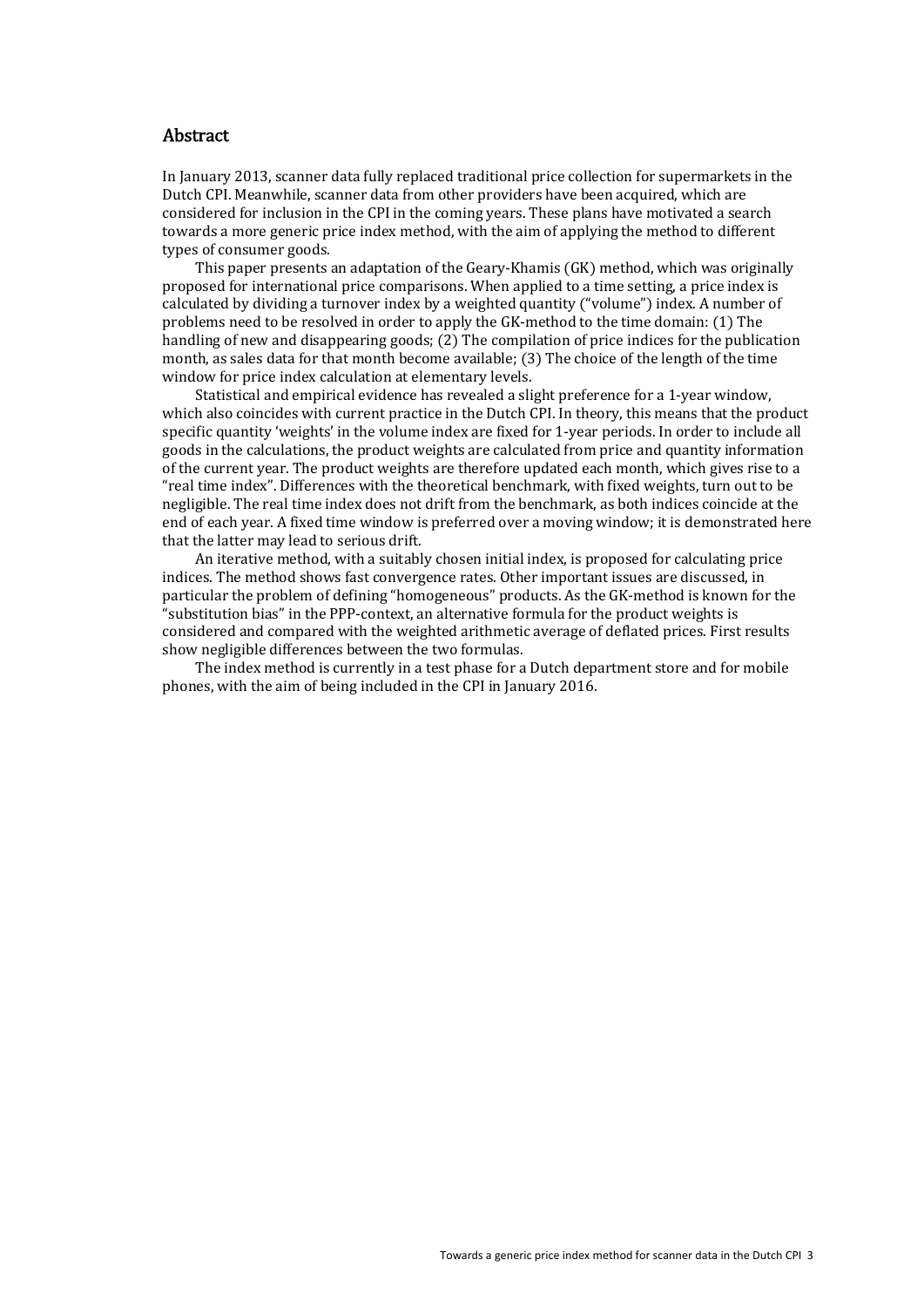## 1. Introduction

The first use of scanner data in the Dutch CPI goes back to 2002. Since then, the use of such data has been extended through a number of phases and possibilities for widening its range of application are still being investigated. Scanner data have clear advantages over traditional survey data collection, notably because such data sets offer a better coverage of articles sold, sales data offer complete information (prices and quantities), and the data collection process is automised. In spite of their potential, scanner data are still used by a small number of statistical agencies in their CPI.<sup>2</sup>

In this paper, by scanner data we mean transaction data specifying turnover and numbers of articles sold by EAN (or GTIN, barcode). Scanner data were introduced in the Dutch CPI in 2002, which then involved two supermarket chains. In January 2010, the data were extended to six supermarket chains, as part of a re-design of the CPI (de Haan, 2006; van der Grient and de Haan, 2010; de Haan and van der Grient, 2011). At present, scanner data of 10 supermarket chains are used and surveys are not carried out anymore for supermarkets since January 2013. Scanner data are also used for do-it-yourself stores. Other forms of electronic data containing both price and quantity information are obtained from travel agencies, for fuel prices and for mobile phones. At present, more than 22% of the Dutch CPI is based on electronic data (in terms of Coicop weights).

The use of scanner data has thus grown considerably over the past 10 years and possibilities of using scanner data for other parts of the CPI are being investigated (e.g., see Chessa (2013)). Different price index methods are being used for different electronic data sets. Along with the search for new electronic data sources, the question has been put forward whether a generic index method could be developed that would be suitable for different consumer goods and data sets.

There are additional reasons for pursuing a generic method: (i) Some of the current methods take into account new products only in the year following their introduction into the market, (ii) price increases associated with re-codings of EANs, while the consumable part of an article remains unchanged ("re-launches"), are partially handled for supermarkets through the use of "dump price filters", (iii) system maintenance and monthly CPI validation would greatly benefit from using the same method for different data sets.

An index method is proposed, which appears to be an adaptation of the Geary-Khamis  $(GK)$  PPP-method to the time domain. The GK-method was originally proposed by Geary  $(1958)$  and popularised by Khamis  $(1972)$  (also, see Balk  $(1996, 2001, 2012)$ ). When applied to a temporal setting, the method consists of dividing a turnover index by a weighted quantity, or "volume", index. The price index formula can be rewritten as the ratio of a unit value index and an index that measures changes in the 'product mix', so that the proposed method will be referred to as a "quality-adjusted unit value index method" (shortened to "QU-method").

The index method is described and motivated in Section 2. The transition from a spatial to a time domain brings along specific problems, which pertain to the dynamics of the temporal setting. The QU-method aims at incorporating price and quantity information of all goods, including new and disappearing goods. Section 2 discusses how the QU-method deals with assortment changes over time. It also describes how price

 $2$  The yearly organised scanner data workshops show gradual advances in the number of countries using scanner data. The 2014 workshop in Vienna evidenced that some 'new' countries are expecting their first data, while other countries made concrete steps towards acquiring their first scanner data.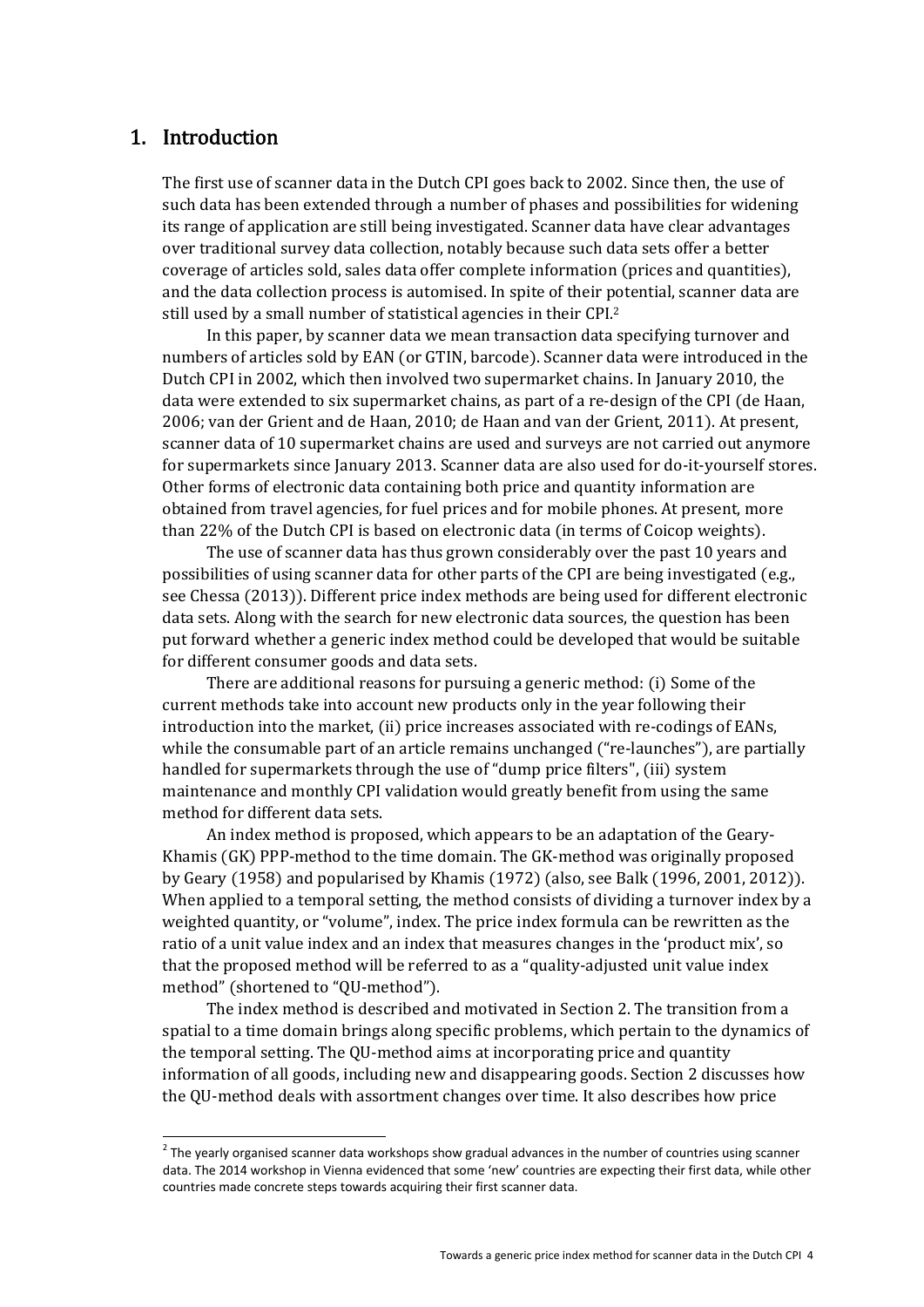indices are calculated for the publication month (direct or chained) and how additional monthly prices and quantities are incorporated. Other choices, in particular concerning the length of the time window for price index calculations at elementary levels, are also motivated. A computational method is presented in Section 2.3, which is illustrated with some results.

The QU-method is compared to other methods in Section 3, amongst which Krsinich's (2014) "window splice" method. The latter method calculates time product dummy indices for the publication period by making use of a moving, or rolling, time window. Part of Section 3 thus focuses on the comparison between a fixed and a moving time window.

Other important problems are discussed in Section 4. An increased use of electronic data implies that NSI's have to accept that information about individual items (EANs for scanner data) may be delivered in varying formats by different providers. Depending on the level of detail and organisation of the information delivered, text mining methods may have to be developed in order to extract information about article attributes from EAN-descriptions. This is necessary in order to address the essential question that precedes price index calculations: to determine appropriate levels of product differentiation, to define "homogeneous products". Which attributes need to be selected in order to consider combinations of attributes as homogeneous products? Or could each EAN be taken to represent a distinct homogeneous product (when problems with re-coding of EANs do not occur)? Some thoughts on how this problem could be addressed are expressed in Section 4.

A well-known issue in the CPI, which has also been related to the GK-method, is a phenomenon known as "substitution bias". The price structure for a group of countries tends towards the prices of the larger countries when applying the GK-method in international comparisons. For the QU-method this means that the prices from periods with the highest sales would tend to be 'over-represented' in the 'product weights' of the volume index. Alternative expressions for these weights are considered and the results between the corresponding alternative QU-method and the original method of Section 2 have been compared.

Section 5 summarises the main findings and briefly discusses current developments and future plans with regard to the CPI. Some remarks are also made on the use of internet prices for price index calculations.

# 2. The QU-method

## 2.1 Price index formulas

Some of the considerations that were at the basis for choosing a GK-type of method can be formulated as follows:

- $(1)$  The QU-index simplifies to a unit value index when all products are homogeneous;
- (2) Imposing an additive structure on the weighted quantity index opens possibilities of making index numbers consistent on different time scales (e.g., monthly and yearly CPI figures).

For instance, the more well-known time-product dummy and hedonic index methods (e.g., see de Haan and Krsinich  $(2014)$ ) do not satisfy  $(1)$  because of their geometric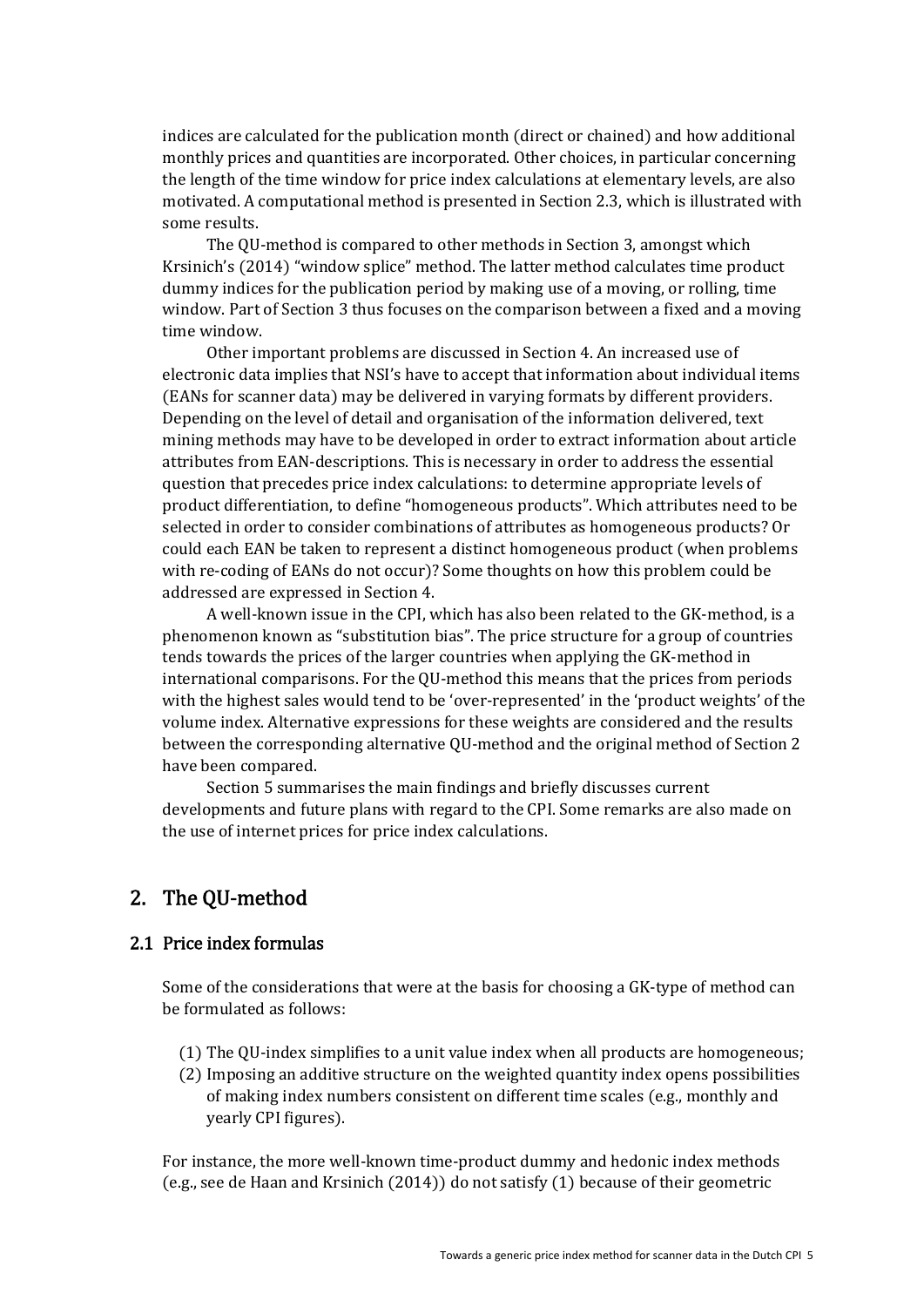structure. With regard to point  $(2)$ , it is not at all clear how one would make a transition from a monthly to a quarterly or a yearly time scale with such methods. In addition, these methods are flawed with regard to their use of turnover in constructing weights (see Section 3.2).

Let  $G_0$  and  $G_t$  denote sets of homogeneous products for distinct time periods 0 and *t*, and let  $p_{i,t}$  and  $q_{i,t}$  denote the prices and quantities sold for products  $i \in G_t$ , respectively.<sup>3</sup> According to the QU-method, the price index  $P_t$  for period *t* with respect to, say, a base period 0, is defined as follows:

(1) 
$$
P_t = \frac{\sum_{i \in G_t} p_{i,t} q_{i,t} / \sum_{i \in G_0} p_{i,0} q_{i,0}}{\sum_{i \in G_t} v_i q_{i,t} / \sum_{i \in G_0} v_i q_{i,0}}.
$$

The numerator is a turnover index, while the denominator is a weighted quantity ("volume") index. The unknown product specific parameters  $v_i$  in the denominator are given by:

$$
(2) \t v_i = \sum_{z \in T} \varphi_{i,z} \frac{p_{i,z}}{P_z},
$$

where 

$$
(3) \qquad \varphi_{i,z} = \frac{q_{i,z}}{\sum_{s \in T} q_{i,s}}
$$

denotes the share of period z in the total amount of quantities sold for product  $i$  over some time interval  $T$ (the length of which is one of the factors to be determined).

The product quantities  $q_{i,t}$  and  $q_{i,0}$  in the volume index are multiplied by  $v_i$ , which, according to  $(2)$  and  $(3)$ , is defined as a weighted average of deflated prices of product  $i$ over different time periods  $z \in T$ . The effect of price change is thus removed in order to yield product specific  $v_i$  in the volume index.

A straightforward rewriting of  $(2)$  gives:

$$
(4) \t v_i = \sum_{z \in T} \frac{p_{i,z} q_{i,z}}{P_z} / \sum_{z \in T} q_{i,z}.
$$

Expression (4) says that  $v_i$  is equal to turnover "in constant prices" of product *i* over period  $T$ , divided by the total number of products  $i$  sold in the same period. The numerator in  $(4)$  thus coincides with the notion of volume as used in national accounts. In this sense,  $v_i$  can be defined as volume per unit of product i sold.

Price index formula  $(1)$  can be written in the following compact form:

(5) 
$$
P_t = \frac{\bar{p}_t / \bar{p}_0}{\bar{v}_t / \bar{v}_0},
$$

where  $\bar p_t$  and  $\bar v_t$  denote weighted arithmetic averages of the prices and the  $v_i$ , respectively, over the set of goods in period  $t$ , that is,

(6) 
$$
\bar{p}_t = \frac{\sum_{i \in G_t} p_{i,t} q_{i,t}}{\sum_{i \in G_t} q_{i,t}},
$$

 $3$  A different notation is used in this paper from the commonly accepted notation of time as a superscript in prices, quantities and indices. In this paper, preference is given to the notation of both product and time indices as subscripts. This is done in order to reserve the superscript for other purposes, as in Section 2.3.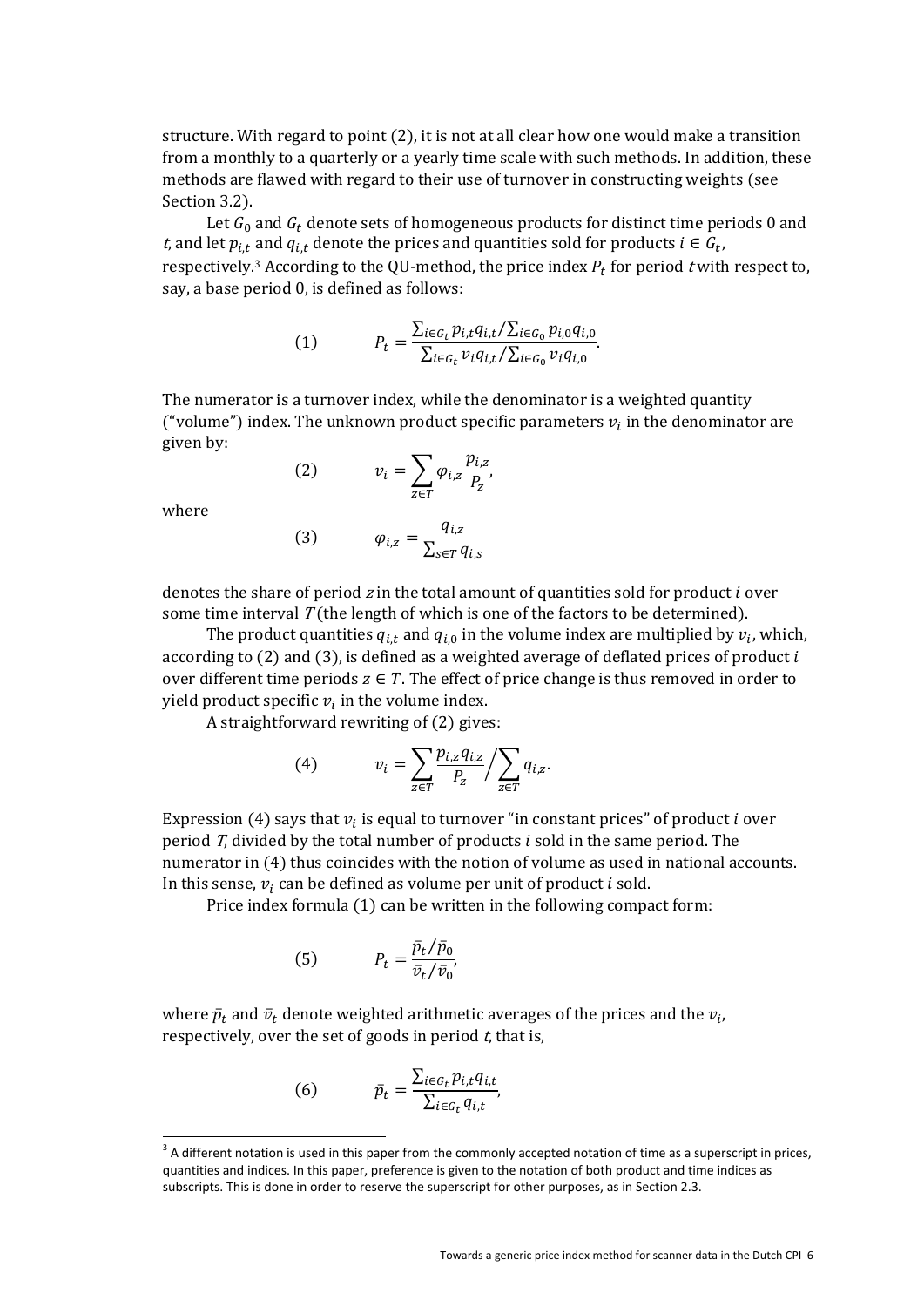(7) 
$$
\bar{v}_t = \frac{\sum_{i \in G_t} v_i q_{i,t}}{\sum_{i \in G_t} q_{i,t}}.
$$

Expression  $(5)$  shows how price index formula  $(1)$  essentially operates: When a set of goods is found to be homogeneous, in which case the  $v_i$  of all products have the same value, then the price index is equal to the unit value index, which is the numerator of  $(5)$ . If a set of goods is not homogeneous, then the unit value index must be adjusted. The adjustment term is the denominator of  $(5)$ , which captures shifts in the set of goods bought by consumers between two periods. A shift towards higher quality goods results in an upward effect on the volume index and, consequently, in a complementary downward effect on the price index.

Formulas (1)-(3) can be considered as a family of price indices. Special cases can be derived from this set of formulas, which are worth mentioning. Suppose that only prices and quantities from the publication period t would be used to derive the  $v_i$ . It is easily verified that the price index that results from (1) is a Laspeyres index. If price and quantity information from only the base period  $0$  would be used, then  $(1)$  turns into a Paasche index. The use of price and quantity information from both periods leads to a Lowe type of index:

(8) 
$$
P_t = \frac{\sum_{i \in G_0 \cap G_t} p_{i,t} h(q_{i,0}, q_{i,t})}{\sum_{i \in G_0 \cap G_t} p_{i,0} h(q_{i,0}, q_{i,t})'}
$$

where  $h$  is the harmonic mean of the quantities sold in the two periods.

The expressions for the price indices obviously become more complex when information from more than two periods is included in the  $v_i$ . Formula (1) can then be expressed as a multilateral index, which encompasses all combinations of time paths when the  $v_i$  include prices and quantities of the entire period T. This makes the index method transitive. The index method will be applied in its original form in practice, as expressed by formulas  $(1)-(3)$ . However, comparisons with Lowe index  $(8)$  may be very useful. For instance, one may want to show the contribution of new products to the price index, which are not captured when  $(8)$  is used as a direct index. Some examples are given in Section 3.1.

So far the basic formulas underlying the QU-method are given. In order to apply the method in practice, choices have to be made with regard to the length of the time window  $T$ , whether to keep  $T$  fixed or use it as a moving window, how to incorporate new goods and how to calculate the  $v_i$ . These issues are addressed in the next subsection.

## 2.2 Choices on window length and quantity weights

Statistical and empirical research carried out at the initial stages of this study has motivated the following choices with regard to the time window  $T$ :

- Preference is given to 1-year time windows over longer windows;
- Methods with a fixed window (i.e., with a fixed base month) are preferred over methods that calculate and update price index series by employing a monthly or quarterly moving window.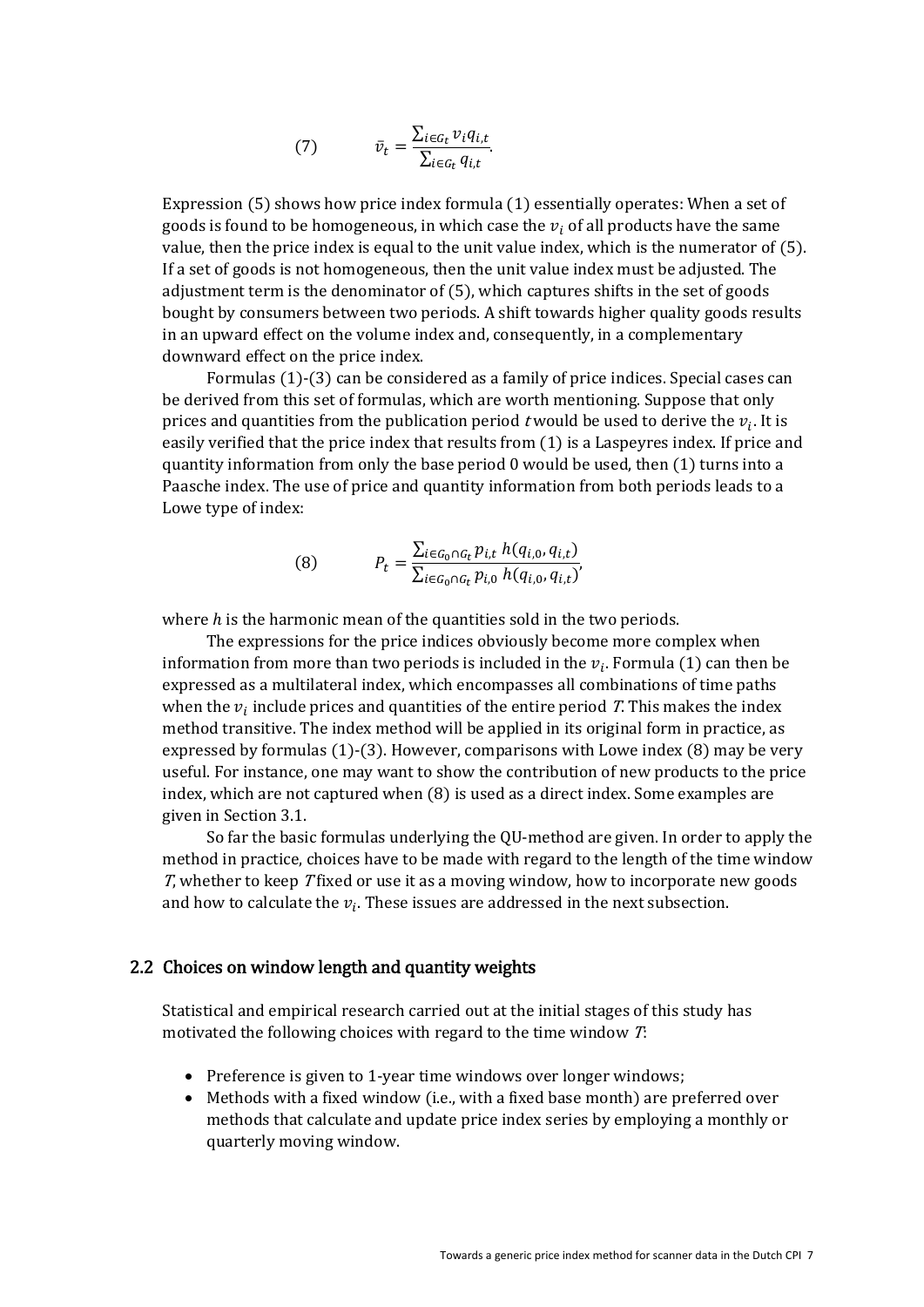Scanner data of a large department store and of drug stores, and also electronic data on mobile phones, have been used to compare time windows that vary between 1 and 4 years in length. Methods with different window lengths were compared by calculating socalled "information criteria", which are a class of statistical fit measures that are useful for comparing methods and models with different numbers of parameters (Claeskens and Hjort, 2008).

A unique choice is not easy to make, as different results have been obtained for different types of goods. One-year windows turned out to give slightly better fits for the department store scanner data. Longer windows tend to show better fits for drug store scanner data, but the differences among the price indices for different window lengths are negligible in most cases. The same holds for mobile phones (Chessa, 2015). Based on the findings obtained so far, windows shorter than one year have not been considered. A 1-year window fits well with current practice in the Dutch CPI and is advantageous with regard to system maintenance compared to longer windows, as only items sold within one year have to be followed.

A fixed window is preferred over a moving window. The latter choice is proposed by Krsinich (2014). Both choices have been compared in the present study for a part of the aforementioned electronic data sets. The use of a moving window has evidenced different problems, which will be discussed in Section 3.2.

The choice for a 1-year window implies that the product specific quantity weights  $v_i$  are fixed during a year, but are allowed to vary across windows. But then the question arises how to determine the  $v_i$ . Should these be fixed based on data of the preceding year? In that case, new goods appearing in the current year would not enter the index. The following decisions were therefore made:

- The  $v_i$  are calculated from data of the current year;
- The  $v_i$  are updated each month with corresponding price and quantity information;
- Price indices are calculated with respect to the base month; that is, according to a direct index instead of monthly chaining.

The above choices imply that the theoretical 'benchmark' index with fixed  $v_i$ cannot be calculated, as the complete set of annual prices and quantities becomes available only in the final month of a year. However, the choice of calculating and monthly updating indices according to a direct index ensures that the resulting indices are identical with the theoretical benchmark at the end of each year. The obvious question is how the two price indices will compare in previous months. This will be illustrated in the next subsection with several examples. The choices made allow for the inclusion of all goods, both existing, disappearing and new ones.

### 2.3 Computation of a "real time index"

Inspection of formulas  $(1)-(3)$  learns that price indices cannot be calculated directly. The  $v_i$  depend on the price indices, which serve as deflators for product prices. Different methods can be proposed for computing the  $v_i$  and price indices. For instance, formulas  $(1)$ - $(3)$  could be transformed to a system of linear equations, one for every price index.

However, given that CPI practitioners have to work with the method in the future, it is important to construct a computational method that is transparent to users. An own developed method is proposed, which can be implemented in different ways. A two-step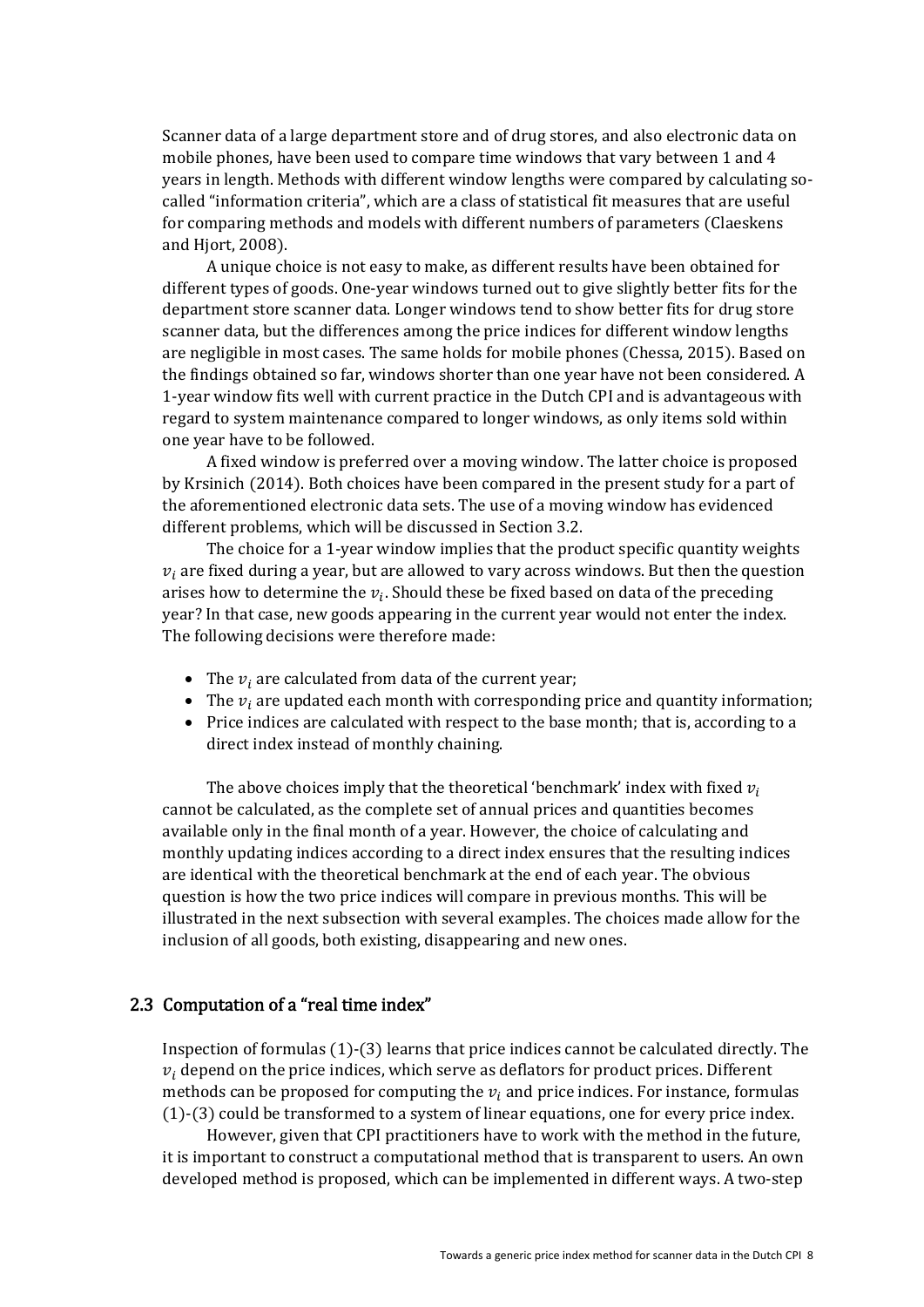method is suggested, which has the advantage that the first (approximate) step makes explicit how the  $v_i$  and the resulting price indices are calculated and updated from month to month, thus avoiding a sense of 'black box' among users. The two steps of the computational method can be described as follows, which are worked out in more detail afterwards: 

- 1. An initial index is constructed for the publication month, by making use of the price indices calculated for the previous months and by adding the price and quantity information of the current month;
- 2. The initial index enters an iterative algorithm that is used for further optimisation, such that the price indices calculated until the current month satisfy formulas (1)- $(3).$

The notation of the previous sections is used below in order to describe the method in more detail. Period 0 is used to denote the base month, which in CPI practice is December of the previous year. The two steps of the method are described for an arbitrary month  $t$ , so that published indices up to month  $t-1$  are available, which are denoted as  $P_0^*, P_1^*, \ldots, P_{t-1}^*$ , with  $P_0^* = 1$ . Since 1-year time windows are used for calculating price indices, information of 13 months will eventually be used (as the base month is involved as well).

## Initial price index for month t

Initial price indices are calculated in two steps as well. The first step only makes use of the data up to month  $t-1$ , while information about the current month t is added in the second step:

i. In the first step, only information up to month  $t-1$  is used in the calculation of the  $v_i$  and the price index for month t. (So, for January only information about the base month is used.) The notation  $G_{0,t-1}$  is introduced to denote the union of the products sold between the base month and month  $t-1$ . For product  $i \in G_{0,t-1}$ ,  $v_i$  is calculated as follows:

(9) 
$$
v_i = \sum_{z=0}^{t-1} \varphi_{i,z} \frac{p_{i,z}}{P_z^*},
$$

where  $\varphi_{i,z} = \frac{q_{i,z}}{\sum_{s=0}^{t-1} q_{i,s}}$ , for  $z = 0, 1, ..., t-1$ . A first price index for month *t* is now calculated, which is denoted as  $P_t^{(1)}$ :

(10) 
$$
P_t^{(1)} = \frac{\sum_{i \in G_{0,t-1}} p_{i,t} q_{i,t} / \sum_{i \in G_0} p_{i,0} q_{i,0}}{\sum_{i \in G_{0,t-1}} v_i q_{i,t} / \sum_{i \in G_0} v_i q_{i,0}}.
$$

ii. The second step takes into account all information of month  $t$ , so that new products introduced in month *t* are included in this step. The  $v_i$  of step (i) are updated, by including the prices and quantities of month  $t$  and price index  $P_t^{(1)}$ . A  $v_i$  for all products  $i \in G_t$  can now be calculated: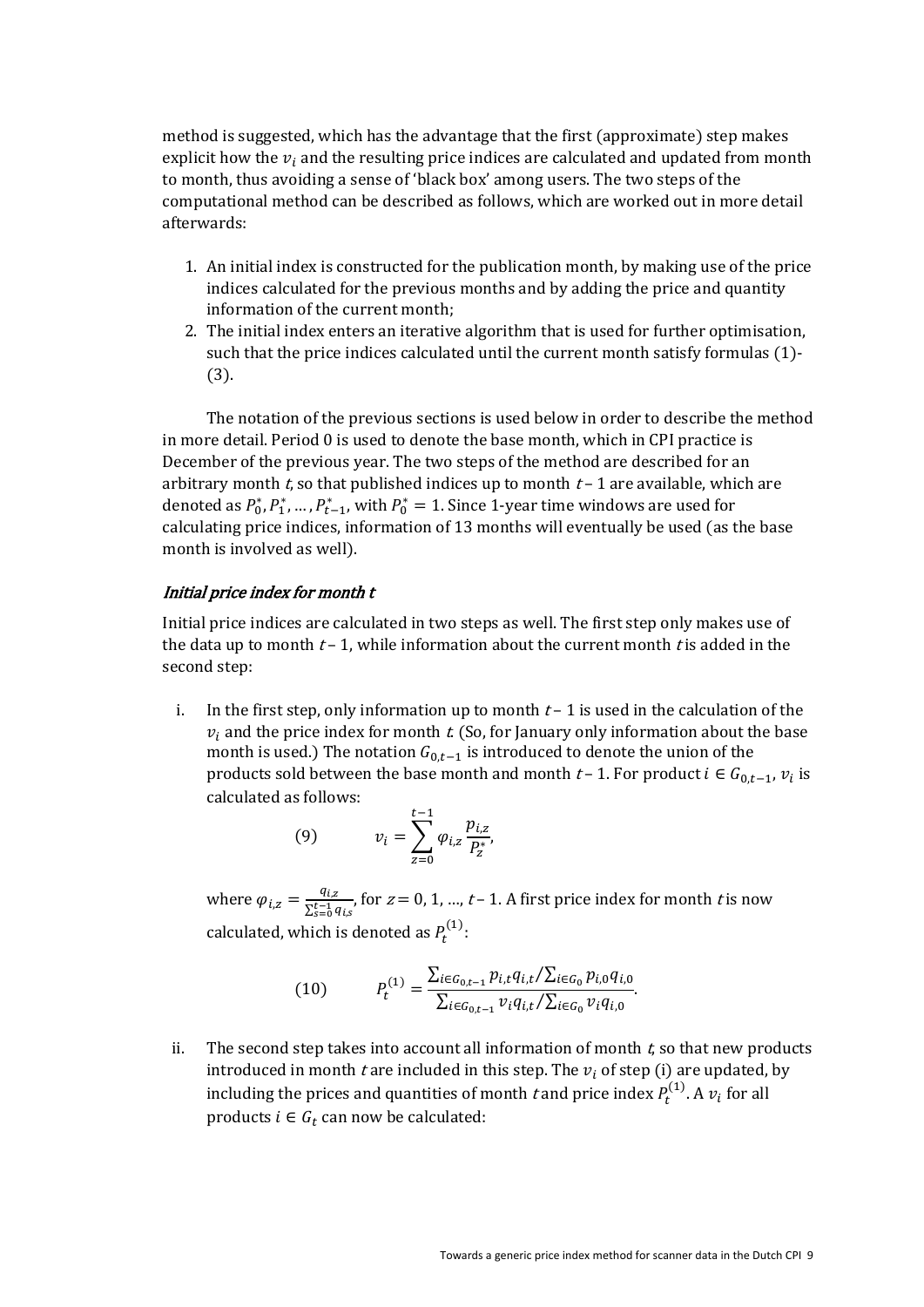(11) 
$$
v_i = \sum_{z=0}^{t-1} \varphi_{i,z} \frac{p_{i,z}}{P_z^*} + \varphi_{i,t} \frac{p_{i,t}}{P_t^{(1)}},
$$

where  $\varphi_{i,z} = \frac{q_{i,z}}{\sum_{s=0}^{t} q_{i,s}}$ , for  $z = 0, 1, ..., t$ . The price index for month t can now be updated, which is denoted as  $P_t^{(2)}$ :

(12) 
$$
P_t^{(2)} = \frac{\sum_{i \in G_t} p_{i,t} q_{i,t} / \sum_{i \in G_0} p_{i,0} q_{i,0}}{\sum_{i \in G_t} v_i q_{i,t} / \sum_{i \in G_0} v_i q_{i,0}}.
$$

Note that all products in month  $t$  now enter the calculation.

#### The iterative algorithm

The initial index method thus yields a price index  $P_t^{\rm (2)}$  for month  $t$  after step (ii). This index serves as input for a subsequent method, together with the (published) price indices  $P_0^* = 1, P_1^*, ..., P_{t-1}^*$  for the preceding months. These price indices constitute the initial values for an iterative algorithm, which is used to find out whether the price index for the current month  $t$  can be improved.

The algorithm is very simple: every iteration step consists of updating the  $v_i$  by entering the price indices obtained so far in the right-hand side of expression  $(11)$  and by subsequently calculating updated price indices up to month  $t$  according to (12). Next, the updated price indices are compared with the price indices in the previous iteration step. A difference measure is calculated for the two price index vectors, which is compared with an arbitrarily set stopping rule. The algorithm terminates when the stopping rule is satisfied.4

The iterative algorithm uses the price indices  $P_0^* = 1$ ,  $P_1^*$ , ...,  $P_{t-1}^*$ ,  $P_t^{(2)}$  as input, with  $P_t^{(2)}$ being the result of step (ii) of the initial index method. The result of the iterative algorithm may be an improved price index  $P_t^*$  for month  $t$ . In order to obtain  $P_t^*$ , the price indices of the preceding months are re-calculated. However, the re-calculated indices will not replace the published price indices, since it is not possible to revise price indices of previous months (apart from exceptional situations). So, the only result for month  $t$  is the publication of a price index  $P_t^*$  for that month.

In figures 1 and 2, the initial index and the real time index are compared with the benchmark index. Figure 1 gives an impression of the accuracy of the initial index. In this case, the initial index is not even optimised. That is, the price indices  $P_t^{(2)}$  from step (ii) of the initial index method are only shown. The iterative algorithm is not used to improve the price indices of the publication months, while the indices of the preceding months are not re-calculated. Figure 1 indicates fast convergence rates of the iterative algorithm, given the accuracy of the initial index. Numerous tests have shown that less than 10 iterations are needed in most cases, with the stop criterion set at  $0.001$  for the maximum absolute difference between the price index vectors of two successive iterations.

Figure 2 shows two examples from the first tests that have been done with the QUmethod. In these examples, the real time indices are compared with the benchmark

 <sup>4</sup> The algorithm is in fact <sup>a</sup> *fixed point iteration algorithm*, the "fixed point" being <sup>a</sup> vector of price indices, which is a solution of expressions (1)‐(3). If a unique solution exists, the algorithm converges to that solution.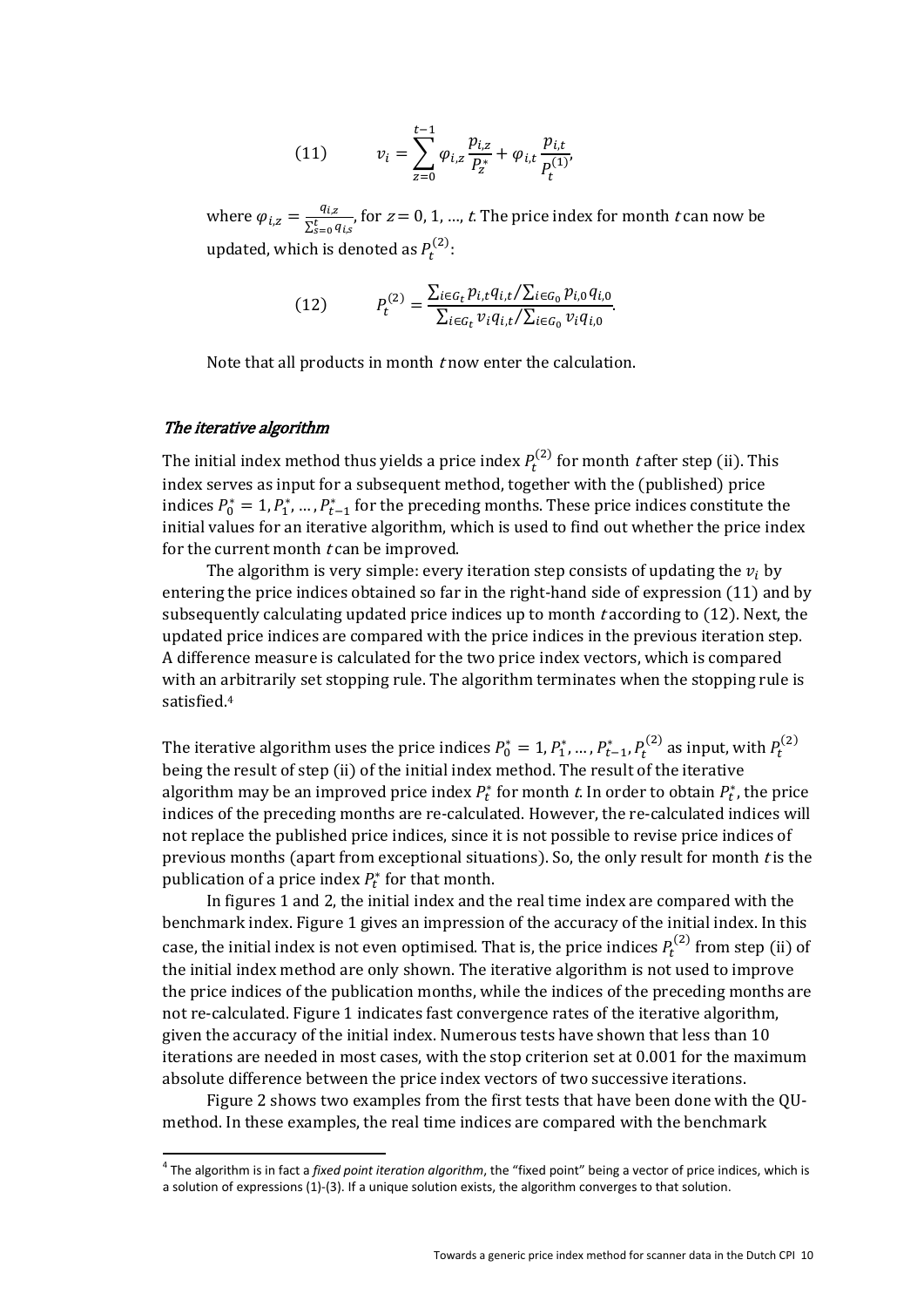indices. The real time indices are obtained by applying the above full method. The price indices would thus be the indices as published in the CPI.



**Figure 1.** Benchmark indices and initial indices for menswear and ladies' clothing, based on scanner data of a department store (Feb. 2009 = 100).

**Figure 2.** Real time and benchmark indices for T‐shirts and fitted sheets, based on recent scanner data for the department store used in the first tests of the QU-method (Dec. 2012 = 100).



While Figure 1 makes comparisons at aggregate levels, Figure 2 shows results at a more detailed level (type of article). It can be noted that there is hardly any difference between the real time and the benchmark indices. This has been observed so far in the first results throughout the assortment of the department store. A few exceptional cases show some differences in the first few months of a year, but the two indices always move towards each other and eventually coincide, as is expected theoretically.

## 3. Comparisons with other methods

#### 3.1 Comparisons with a monthly chained and a direct index method

In this section, the index method is compared with bilateral index  $(8)$ , which is used both as a direct index and as a monthly chained index. In Section 3.2, comparisons are made with the rolling window method described in Krsinich (2014).

In Figure 3,  $QU$ -indices for four types of menswear are compared with the direct and monthly chained Lowe type price indices  $(8)$ . The results show large differences, which have different causes. While the direct method and the OU-method give comparable results for socks and underwear, the direct method fails for T-shirts. The direct method does not capture the contribution of new products to price change in the year of introduction to the assortment. New types of T-shirts, made of organic cotton,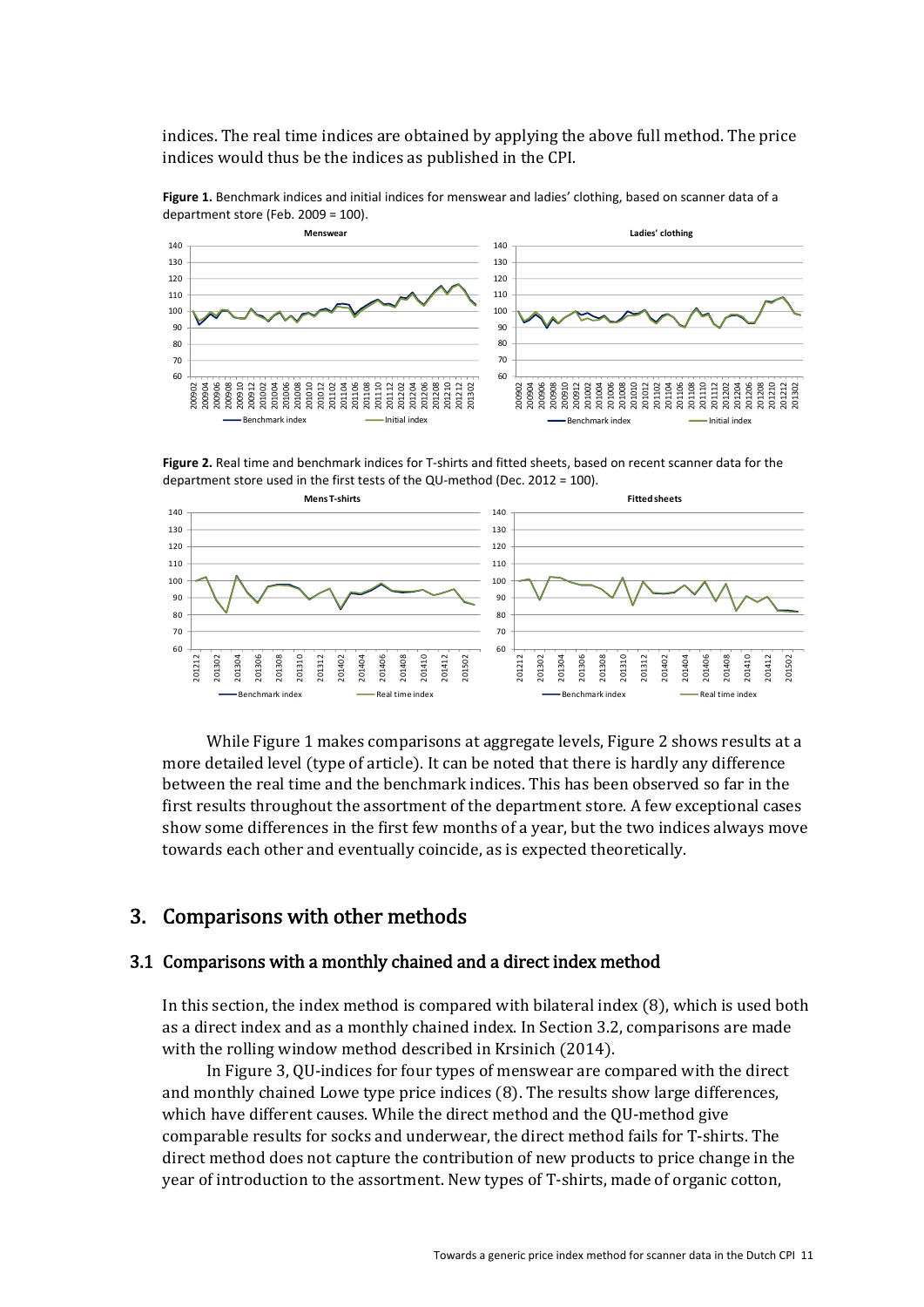were introduced in 2010 at high initial prices, which already started to decrease in 2010. The contribution of the new T-shirts is clearly captured by the QU-index, and also by the monthly chained index, but not by the direct index. The latter only evidences the price behaviour of the existing part of the assortment, which does not show a price decrease in 2010. 



**Figure 3.** QU‐indices compared with direct and monthly chained indices (MoM) for four types of menswear, based on scanner data of a department store (Feb. 2009 = 100).

The monthly chained indices do not come close to the QU-indices in none of the four cases. This can be partly explained by seasonal effects  $(e.g.,$  articles returning into the assortment with price increases, which are missed). In addition, monthly chained methods do not account for the level of initial prices of new goods. This is accomplished in the QU-method by comparing the prices of new goods to their  $v_i$ , by interpreting the latter as imputed prices in the base period. Products that enter the stores at high prices, which decrease in subsequent months, tend to give a temporary upward effect on the price index (which follows by a simple rewriting of index formula  $(1)$ ). In Figure 3, this is clearly illustrated by the OU-index for T-shirts in the first months of 2010.

The examples in Figure 3 show that the way in which the dynamics of an assortment are handled by different index methods may lead to completely different results. As a consequence, preference should be given to a method that is capable of dealing with assortment changes over time.

#### 3.2 Comparisons with a rolling time window

The aim of this subsection is to compare the effects of using a rolling window for compiling price indices in the publication period to using a fixed window, that is, with a fixed base month. The method described by Krsinich  $(2014)$  uses a time window that is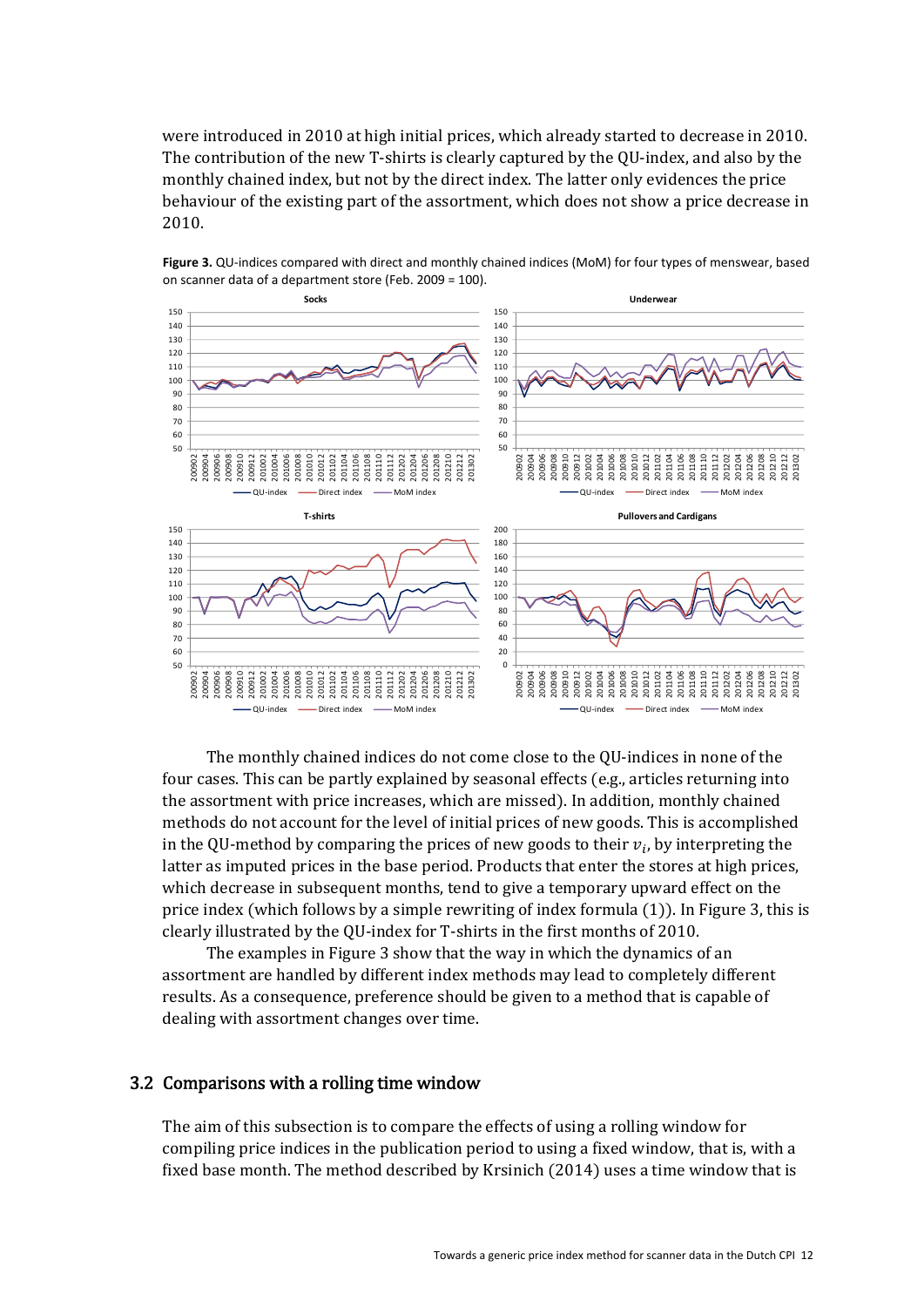shifted each publication period (i.e., each quarter at Statistics New Zealand). The socalled "window splice method", which is abbreviated here to "WS-method", differs from the OU-method on two main aspects:

- The WS-method calculates a time-product dummy index ("TD-index" for short) for each shifted time window;
- A price index for the publication period is obtained by chaining the year-on-year index for the current window to the price index of one year ago (when using a 1year time window).

Before comparing the implications of a moving window to a fixed window, the TDindex is first briefly explained. Let  $\pi_t$  denote the price index in period twith respect to some period 0 according to the TD-method, and let  $s_{i,t}$  denote the turnover share of product  $i$  in period  $t$ . The turnover shares sum to 1 over the set of products, for every period *t*. The notation introduced in Section 2 will also be used below.

The expression for  $\pi_t$  can be written as follows:

(13) 
$$
\pi_t = \frac{\prod_{i \in G_t} \left(\frac{p_{i,t}}{v_i}\right)^{s_{i,t}}}{\prod_{i \in G_0} \left(\frac{p_{i,0}}{v_i}\right)^{s_{i,0}}},
$$

where 

(14) 
$$
v_i = \prod_{t \in T} \left(\frac{p_{i,t}}{\pi_t}\right)^{w_{i,t}},
$$

and 

$$
(15) \t\t w_{i,t} = \frac{s_{i,t}}{\sum_{z \in T} s_{i,z}}.
$$

Formulas (13)-(15) have a number of properties, which distinguish the TD-method from the QU-method of Section 2:

- If products are homogeneous, then  $(13)$  leads to an index of weighted geometric average prices instead of a unit value index;
- The weights  $w_{i,t}$  of the deflated prices of product *i* are not well defined;
- It is not clear how to use  $(13)$  in order to derive price indices that are consistent for different time scales

The first point needs no further mention. Regarding the second point, the weights  $w_{i,t}$  of deflated prices are calculated as the share of period *t* in the sum of turnover shares over a time window T. However, a product's turnover is normalised per period, so that turnover shares cannot be compared in a meaningful way across periods. The common unit of measurement of the ratio scales, on which turnover is measured in each period, is lost by the normalisation, which may lead to curious and undesirable situations. For instance, according to  $(15)$  a period may receive the highest weight of all periods while having the smallest number of sales of all periods. This is counterintuitive and may lead to problems, for instance, with seasonal goods. For example, low, out-of-season prices may get a relatively large weight in the  $v_i$ . As this discussion is related to the so-called "substitution bias", it will be put aside now and resumed in Section 4.1.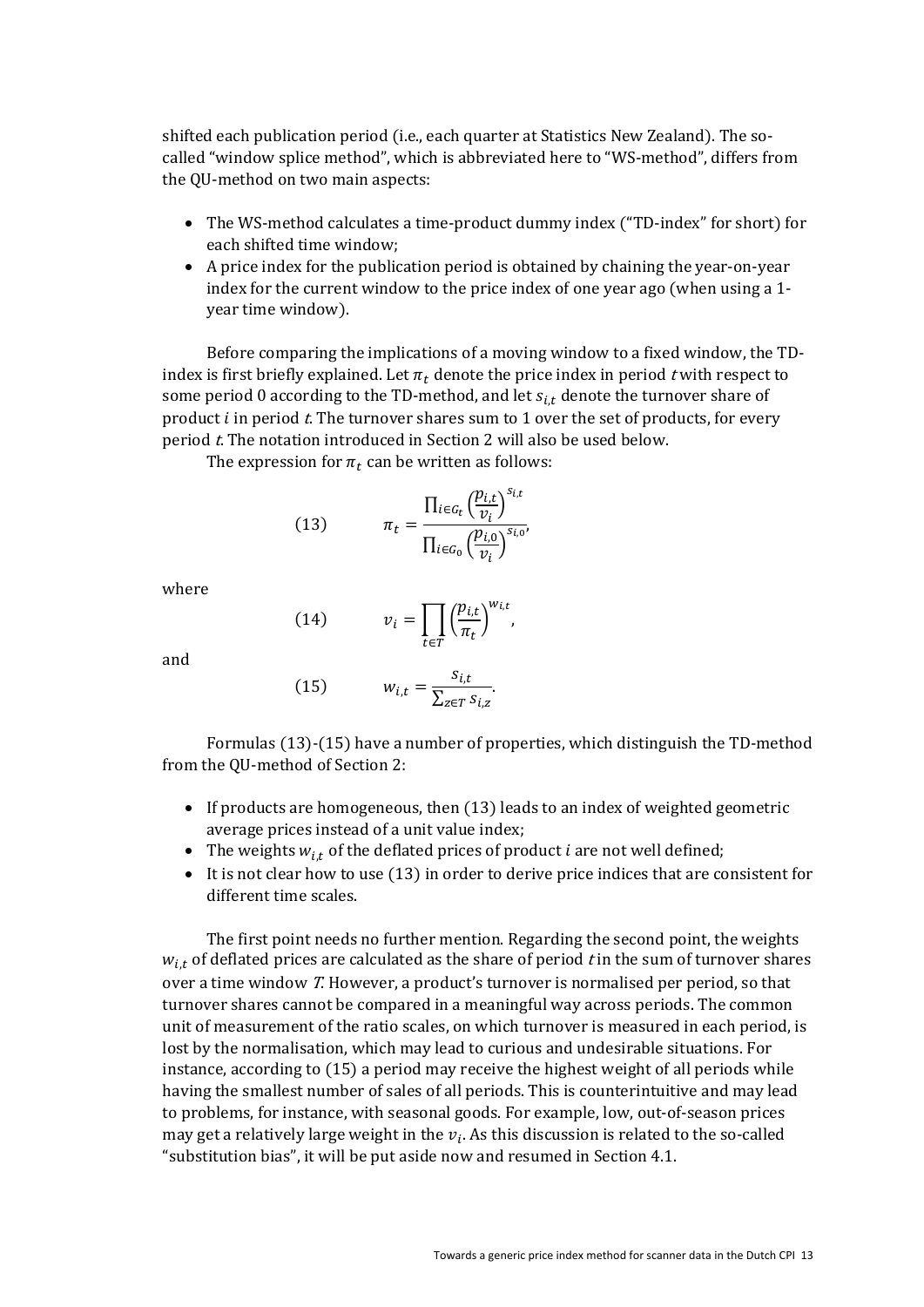Concerning the third point raised above, it is not clear how price indices, say, on a quarterly scale could be obtained from price indices on a monthly scale with the TDmethod. Doing this by first calculating average quarterly prices per product, by dividing quarterly turnover by quarterly sales, and then applying formulas  $(13)-(15)$  with quarterly prices, may lead to large differences in price indices (for an impression, see de Haan and van der Grient  $(2011)$ , fig. 13, p. 45). In contrast, the QU-method should be able to exploit the additivity properties of volume measures over both goods and time in order to deal with this problem.

As will be illustrated in Section 4.1, the QU- and TD-method have shown marginal differences in the price indices calculated with the scanner data considered in this and other studies (also, see Chessa (2015)). However, the above discussion shows that the two methods possess fundamentally different properties. The focus in the remainder of this section is on whether a moving window gives results that are comparable to a fixed window, with a fixed base month.

For this purpose, the TD-method is applied in both uses of the time window in order to quantify merely the difference between a fixed and a moving window. The WSmethod has been applied to a large part of the scanner data of the department store. Oneyear time windows were shifted each quarter, as in the original method of Krsinich  $(2014)$ . The results of the WS-method were then compared with those of a TD-method with a fixed base month. The results for four types of ladies' wear are shown in Figure 4. As differences with the WS-method only result after one year, the price indices for the first year are left out.



**Figure 4.** TD‐indices for a fixed window and WS‐indices for ladies' wear, based on scanner data of a department store (Feb. 2010 = 100).

Figure 4 shows that the differences between a TD-index with a fixed window and the WS-method can become very large. Of course, price indices calculated for a fixed window are dependent on the choice of the base month. The shifted windows used in the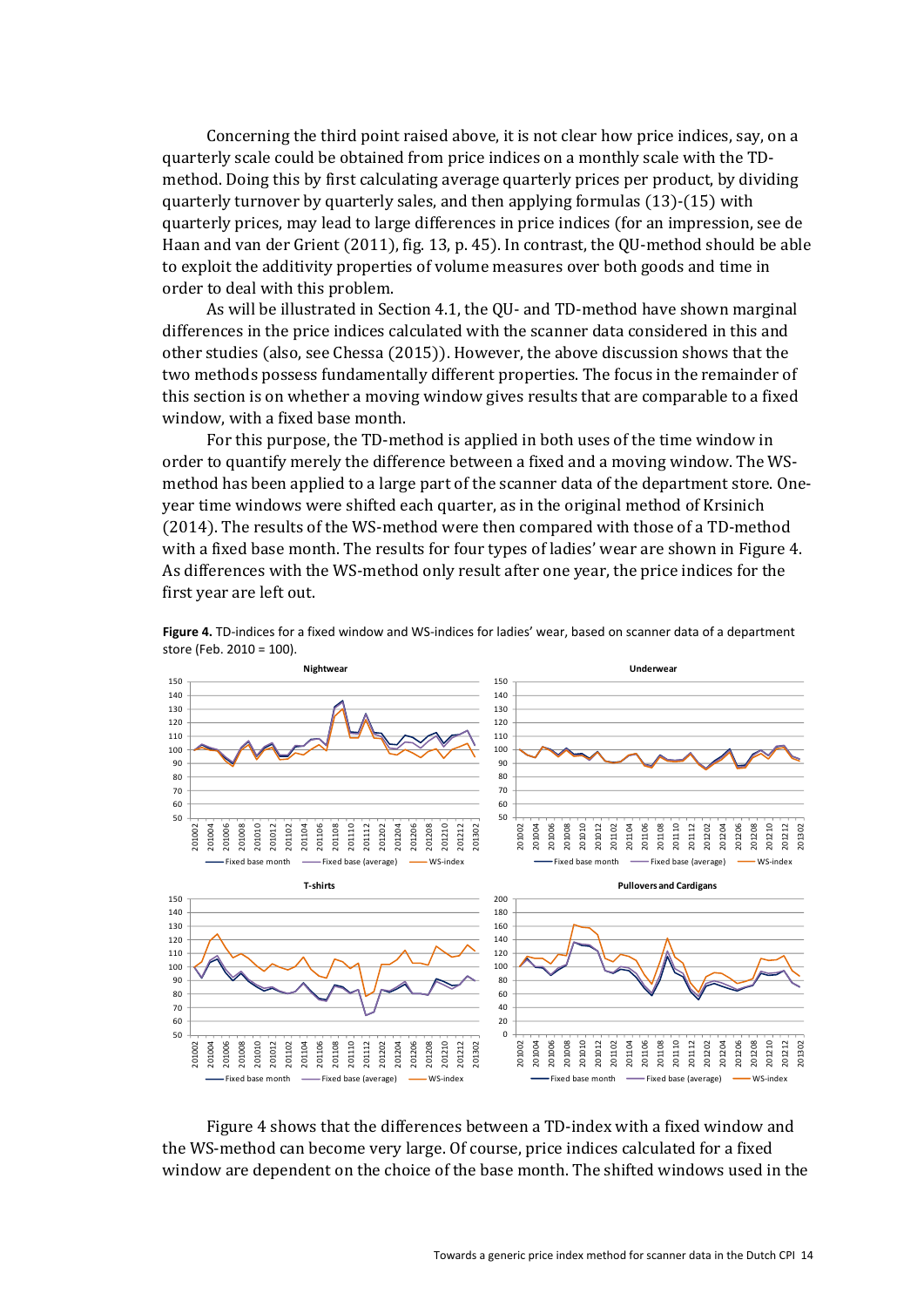WS-method were therefore also used to calculate price indices for four different base months in order to quantify the effects of the choice of the base month as well. The price indices were averaged over the four base months and included in Figure 4. The results indicate that the choice of base month has a small or even negligible influence on the price indices. This supports the claim that the use of a rolling window as in the WSmethod is responsible for the large differences shown in Figure 4.

The main findings after applying the WS-method can be summarised as follows:

- Price indices are continuously influenced by price and quantity information of one year ago, which enter the  $v_i$  at each shift of the time window. Such information may turn out to be dated, as will be argued below for T-shirts;
- This characteristic of the WS-method also becomes apparent in the consistently poorer weighted least squares measures, when compared with a fixed window. The model fits were even found to be poorer when ignoring the larger number of free parameters in the WS-method;
- The WS-method leads to 'chain breaks'.

Figure 4 shows large differences in 3 out of 4 article groups. The four article groups cover more than half of turnover for ladies' fashion of the department store, so that the differences should not be taken lightly also in terms of market importance. A closer look into the differences for T-shirts is now taken, which are extremely large.

The WS-index starts to rise above the TD-indices with a fixed window already in the course of 2010. At the beginning of 2010, a new assortment of organic cotton T-shirts entered the stores at high introduction prices, which promptly generated significant turnover. The high prices in the first months of 2010 still have a significant influence on the  $v_i$  in the first months of 2011, a period in which the prices have already dropped considerably. As a consequence, the WS-method assigns larger values to the  $v_i$  of organic cotton T-shirts than the TD-indices with a fixed base month tend to do. The opposite occurs with standard cotton T-shirts, which increased in price. The differences between the values of the  $v_i$  for a moving and a fixed window, combined with shifts in sales among different types of T-shirts, lead to the differences shown in Figure 4.

One of the elegant features of the WS-method turns out to be a weakness of the method as well. In general, it can be stated that the WS-indices depend more on price information of about one year ago than methods with a fixed base month. Using a fixed base month helps to keep the  $v_i$  up to date. This view is also supported by the fact that the model underlying the WS-method gives poorer fits to the scanner data of the department store. In the case of the T-shirts, the model typically fails in the first quarter of 2011, precisely because the prices of the first months of 2010 are no longer representative of how consumers value T-shirts one year later.

It should also be noted that the WS-method has been applied with a quarterly moving window. It is expected that a monthly moving window will produce even more deviating results. This is a finding that should not be underestimated in practice. For instance, the problems that arise with T-shirts could be representative for other types of goods with high introduction prices for new articles, such as electronics (Chessa, 2015).

One would expect that a rolling window approach intends to produce results that are similar to the averaged indices in Figure 4, where the base month is varied. This is not the case, so that it can be concluded that the WS-method does not serve the purpose for which it should be constructed. Both the indices with a fixed base month and the ones averaged over different base months are obtained by chaining price indices for 1-year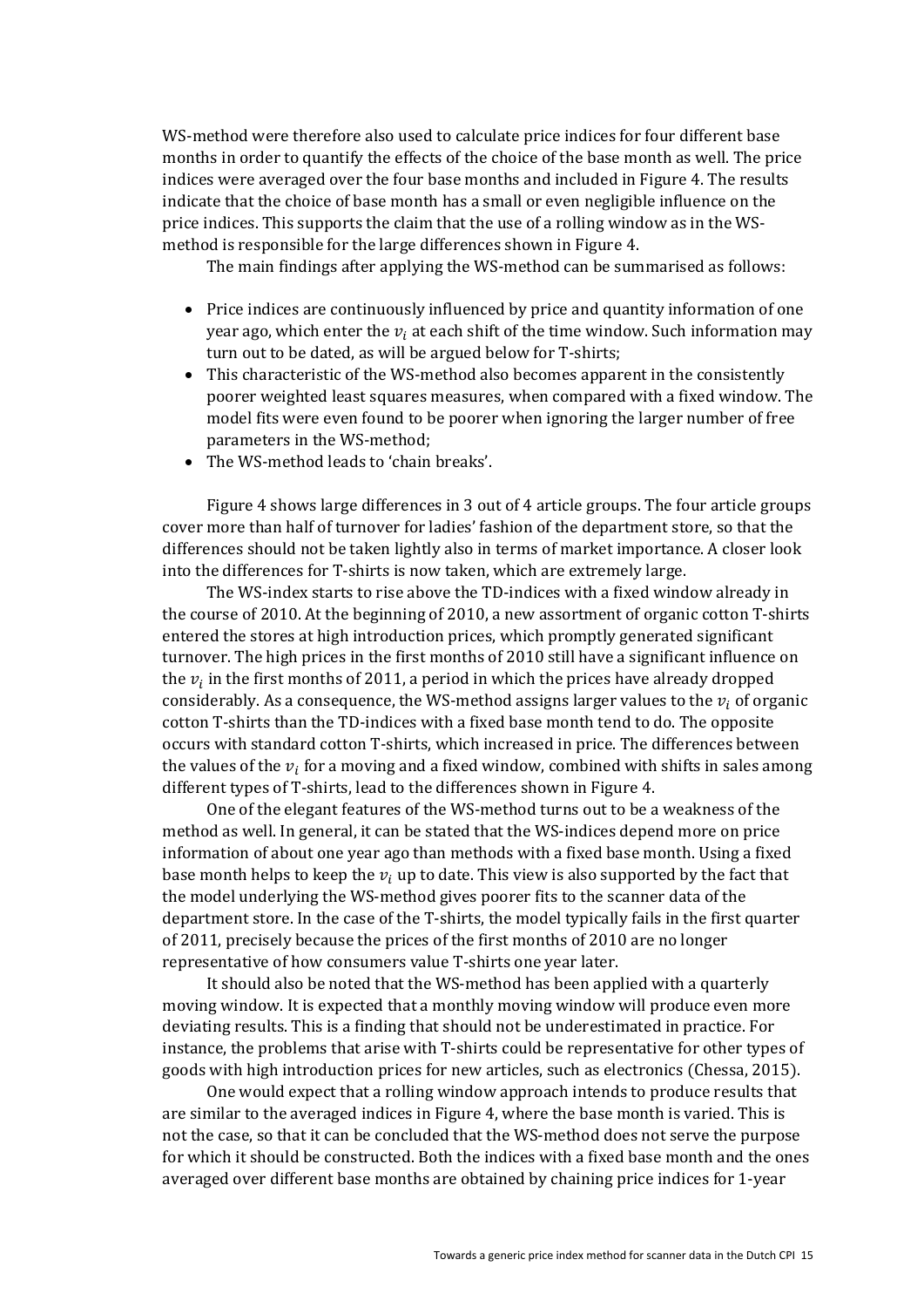windows. These price indices are thus 'chain preserving' by construction. The WSmethod does not possess this property, which provides an alternative explanation of the drifting behaviour shown in Figure 4.

Apart from giving theoretically and statistically more justifiable and consistently better results, methods with a fixed base month are also much more transparent to CPI practitioners and, in addition, fit perfectly within current CPI routine. When using such methods, a QU-type of method is preferred to TD-methods for reasons discussed in the first part of this subsection.

## 4. Other issues

#### 4.1 Substitution effects

As was stated in Section 3.2, the QU-method differs from the TD-method in several respects. Yet, both methods have given similar results for the scanner data sets considered so far. Calculations for the department store and drug stores usually show differences in the order of several tenths of a percentage point per year and sometimes differences are negligible. In Figure 5, the QU- and TD-indices are compared for the four types of ladies' fashion shown in Figure 4.



**Figure 5.** QU- and TD-indices for ladies' wear, based on scanner data of a department store (Feb. 2010 = 100).

The results show very small differences for three types of clothing, but are larger for Tshirts. A part of the differences between the two methods can be traced back to the use of different weighting systems for the deflated prices in expressions (2) and (14) for the  $v_i$ . As was stated previously, the use of the weights  $(15)$  in the TD-method is flawed because turnover shares over different periods are compared. This may distort the relative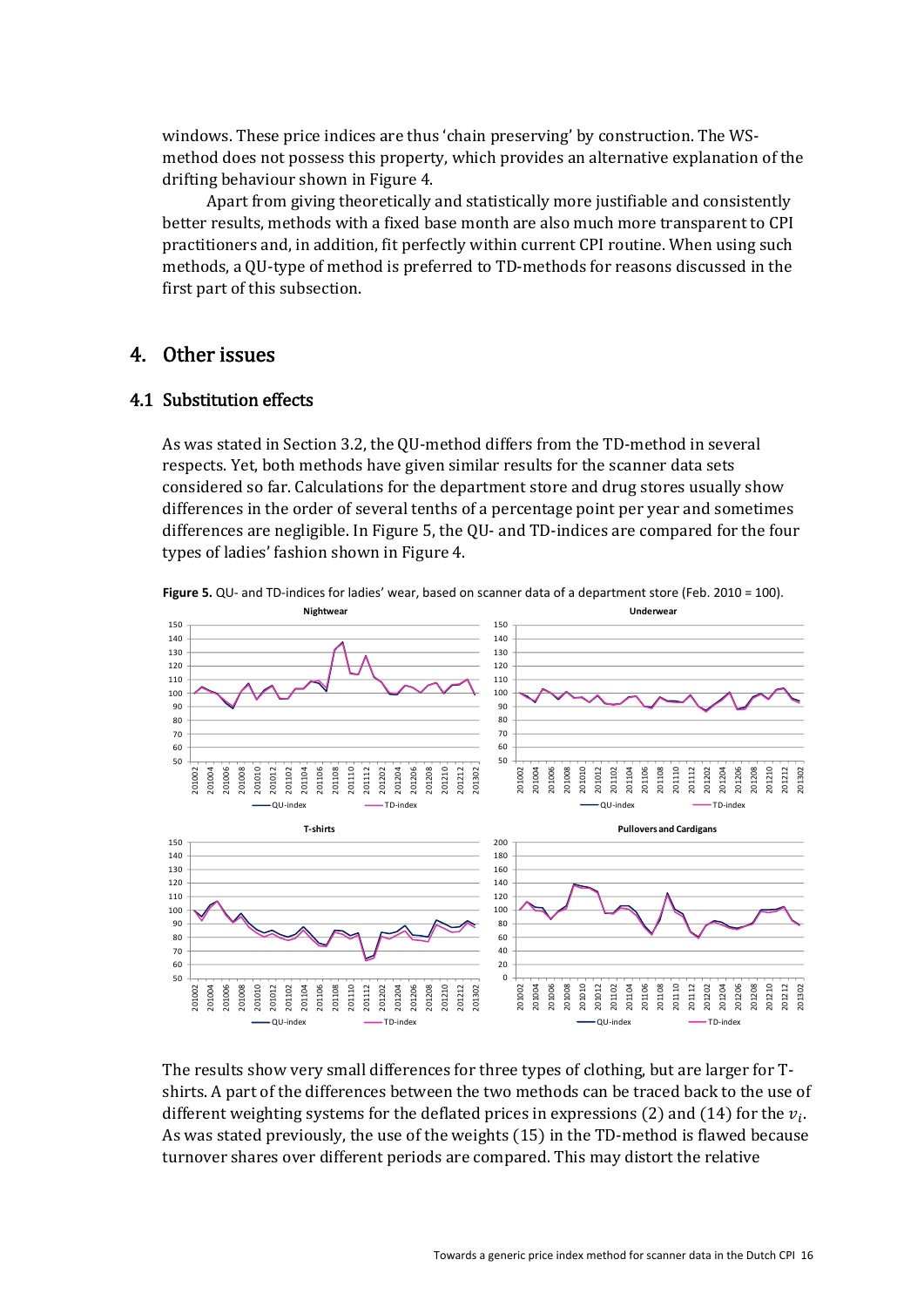importance of prices over different periods. It is easy to imagine that this may typically occur with seasonal goods.

Long sleeve T-shirts are sold in smaller amounts during the summer season, and usually at lower (out-of-season) prices. The scanner data of the department store exhibit this price behaviour. The data also show that weight formula  $(15)$  tends to assign too large a weight to lower out-of-season prices than to regular winter prices, which leads to smaller values of  $v_i$  for long sleeve T-shirts than one would expect. The QU-method assigns weights to the deflated prices  $p_{i,t}/P_t$  according to the quantities sold in different periods. If products are hardly sold out of season, then the prices in the corresponding months should be weighted accordingly, meaning that the  $v_i$  would practically be based on their regular prices, which is more defensible.

Speaking in more general terms, the weights  $(15)$  imply that the TD-method is insensitive to certain types of consumer behaviour. Certain forms of interaction between prices and quantities are not captured by TD-indices. An overall increase or decrease of numbers sold, which may be caused by factors such as goods being sold out of season or by sales offers, tends to leave the  $v_i$  unaffected.

The interplay between prices and quantities is incorporated in the QU-method. At the same time, one should be critical and ask whether a linear function for the  $v_i$  is appropriate, which implies perfect substitution of a good over time. This property is often mentioned in one breath with a phenomenon known as the "Gerschenkron effect" or "substitution bias" (Balk (1996), p. 214). Relative price and quantity changes tend to be negatively correlated in a consumer dominated market.

In international price comparisons, the GK-method assigns relatively high weights to the (higher) prices of larger and richer countries. Similarly, periods with high prices could be assigned large weights in the QU-method. Departures from linear function  $(2)$ can be conveniently studied through a CES-type parametrisation:

(16) 
$$
v_i = \left(\sum_{z \in T} \varphi_{i,z} \left(\frac{p_{i,z}}{P_z}\right)^{\mu}\right)^{\frac{1}{\mu}},
$$

with real-valued  $\mu$ , which, initially, could be assumed to have the same value for different products. If  $\mu = 1$ , then expression (16) simplifies to linear function (2). Other values of  $\mu$ lead to some well-known forms. If  $\mu \to 0$ , then (16) tends to a weighted geometric average of deflated prices (with different weights than in the TD-method, obviously). If  $\mu \to -\infty$ , then  $\nu_i$  tends to  $\min\{p_{i,z}/P_z : z \in T\}$ , while  $\nu_i$  tends to  $\max\{p_{i,z}/P_z : z \in T\}$ when  $\mu \rightarrow +\infty$ . Using price index formula (1) in combination with (16) has the nice feature of preserving the unit value index property under product homogeneity.

Expression (16) thus allows to study a range of different product valuation functions. It would be interesting to explore to what extent the value of  $\mu$  differs among different types of consumer goods. Another interesting question is whether the base QUmethod given by formulas  $(1)-(3)$  can be considered a suitable approximation to an undoubtedly more complex underlying form of consumer behaviour.

As an initial exercise, the results in Figure 5 were compared with those for a QUmethod with weighted geometric averages for the  $v_i$ . The results are shown in Figure 6. There are hardly any differences between the two OU-indices. In addition, the differences for T-shirts appear to be much smaller than those with the TD-index in Figure 5 and are negligible. Clearly, the different weights applied to the deflated prices, and also the fact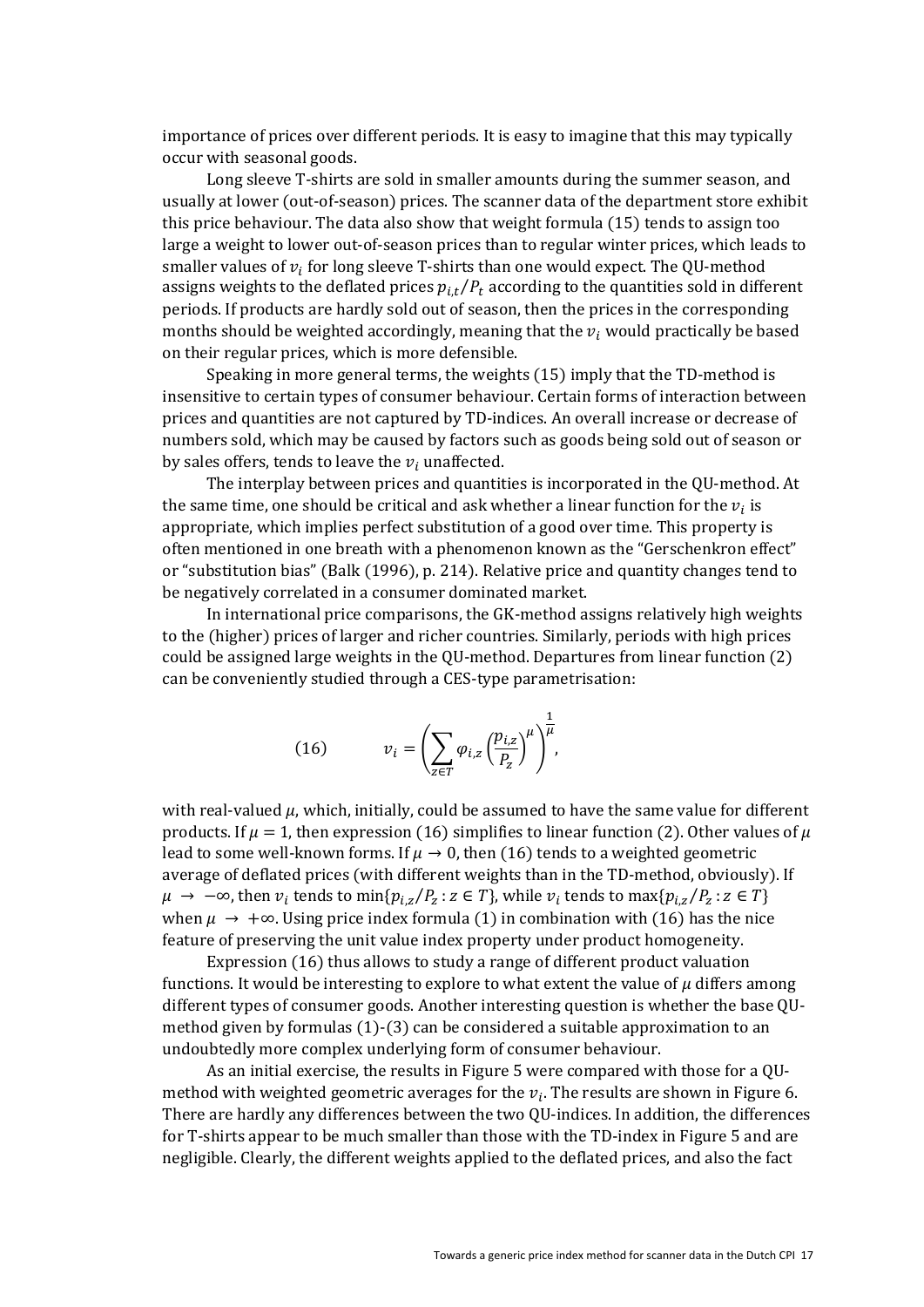that the TD-method does not simplify to a unit value index under product homogeneity, are at the basis of the different results in Figure 6.



**Figure 6.** QU-indices with weighted arithmetic and weighted geometric average  $v_i$  for ladies' wear, based on scanner data of a department store (Feb. 2010 = 100).

Also in other cases the two functions for the  $v_i$  were found to give negligible differences, such as for menswear, the cosmetics and the restaurant departments of the department store, and also in a study on mobile phones (Chessa, 2015). The first results thus appear to be robust under different forms of the  $v_i$ .

#### 4.2 Product characterisation

An essential problem to be resolved before price indices can be actually computed is how the sets of goods  $G_t$  are composed. The problem is to search for an appropriate partition of individual articles (i.e., EANs in scanner data sets), where each element of the partition is a set of one or more EANs that are found to be 'comparable' on some grounds in order to be labelled as a "homogeneous product". These are the elements of  $G_t$ , which have to be constructed in some way.

A natural choice would be to identify each EAN as a separate homogeneous product. However, each modification of an article leads to assigning a new EAN. This also holds when only characteristics are changed without modifying the consumable part of an article. For instance, if the colour or the shape of a bottle of shampoo are slightly modified, then a new EAN is assigned. A retailer could do this from marketing considerations, for example, in order to fit an existing article within a new product line. If such a re-coding or "re-launch" of an existing article is accompanied by a higher price of the follow-up EAN, then a product differentiation at EAN-level will result in price indices that do not capture these price increases.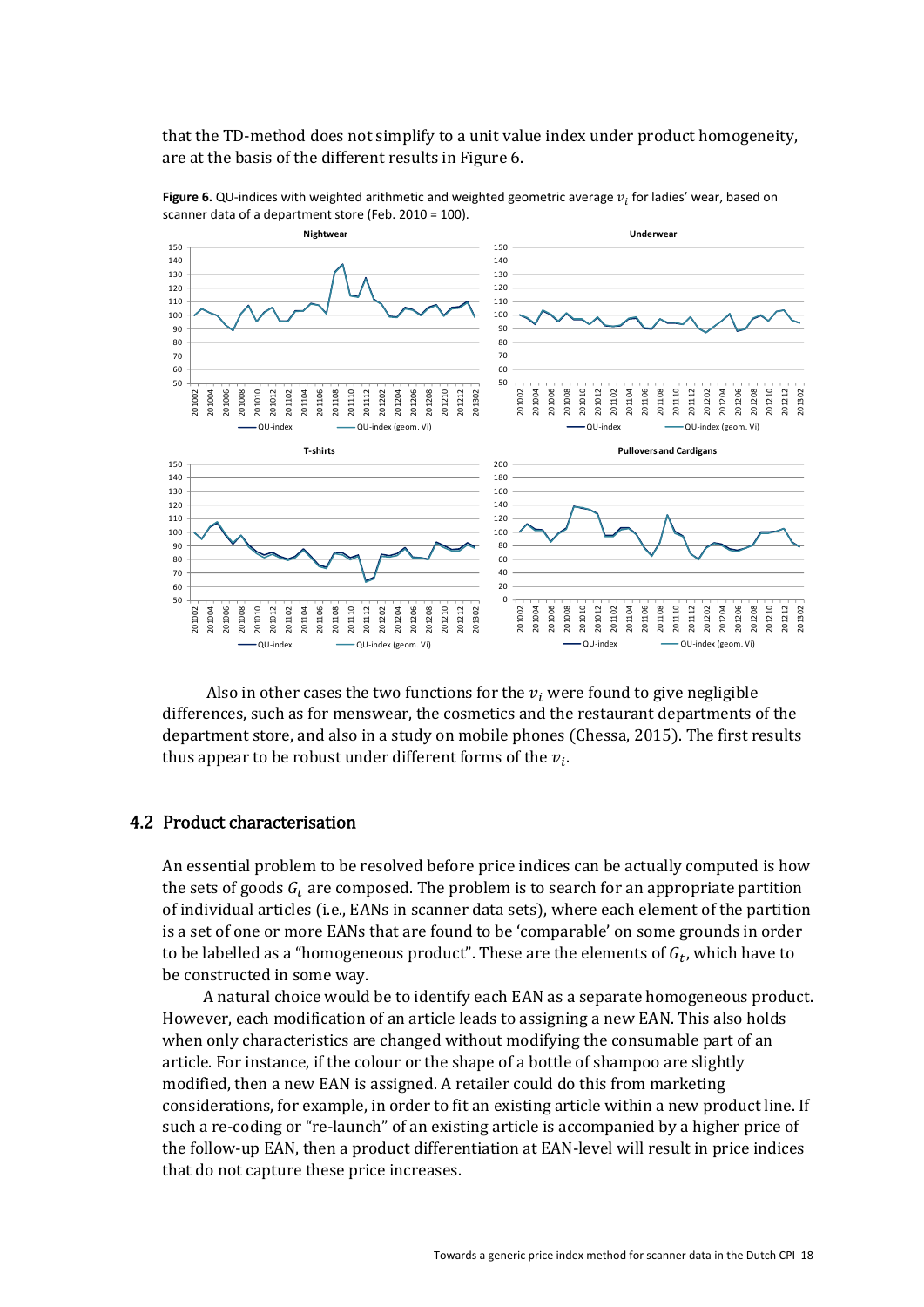Such "hidden" price increases are not uncommon in the drug store world (Chessa, 2013). Fashionable and trendy consumer good sectors seem to be more sensitive to relaunches than other sectors. Another example is clothing. Figure 7 shows what may happen to price indices when each EAN is labelled as a homogeneous product. For both girls dresses and pullovers, the price index drops to almost zero after about three years.



**Figure 7.** QU‐indices for girls dresses and pullovers for a department store, when every EAN is taken to be a product (Feb. 2009 = 100).

The assortment renewals for dresses and pullovers resemble very much the relaunch phenomenon: articles in the current assortment may drop considerably in price when the new assortment is about to be introduced in the stores. The remaining articles are sold at low prices, while the new articles are introduced at regular, higher prices. The EANs in Figure 7 have a rather short lifetime, with prices rapidly decreasing within several months. (Also see Greenlees and McClelland (2010) for similar data.)

In situations with a stable assortment, the EAN-level works fine with regard to product differentiation. But it cannot be taken as a general rule. A less detailed level of product differentiation is then needed, so the obvious question is what level to pick and on the basis of what information. Two possible routes could be thought of:

- First of all, NSI's should ask retailers whether they have tables for linking old and follow-up EANs. Such information would be expected to be available, as retailers need to monitor and analyse a shelf's turnover in time;
- In any case, NSI's should ask information about article characteristics, such as brand, content and unit of measurement, size, colour, seasonality (e.g., sleeve length) and fabric.

Availability of an EAN linking table would be ideal, subject to the condition that NSI's are aware of the rules behind the links. If retailers use their own article numbers for linking old and new EANs, then it is important to know whether, and if so, how often and in which situations article numbers are re-used.

If EAN linking tables cannot be obtained, then NSI's should establish the links themselves through information about article characteristics. In this case, it is important to receive the information in a structured way, preferably each type of characteristic  $("attribute")$  in a separate field. The information in the Dutch department store scanner data is bundled in the article description, so that text mining had to be done in order to filter out the characteristics and put these in separate fields. This has turned out to be a time consuming task (Chessa, 2014).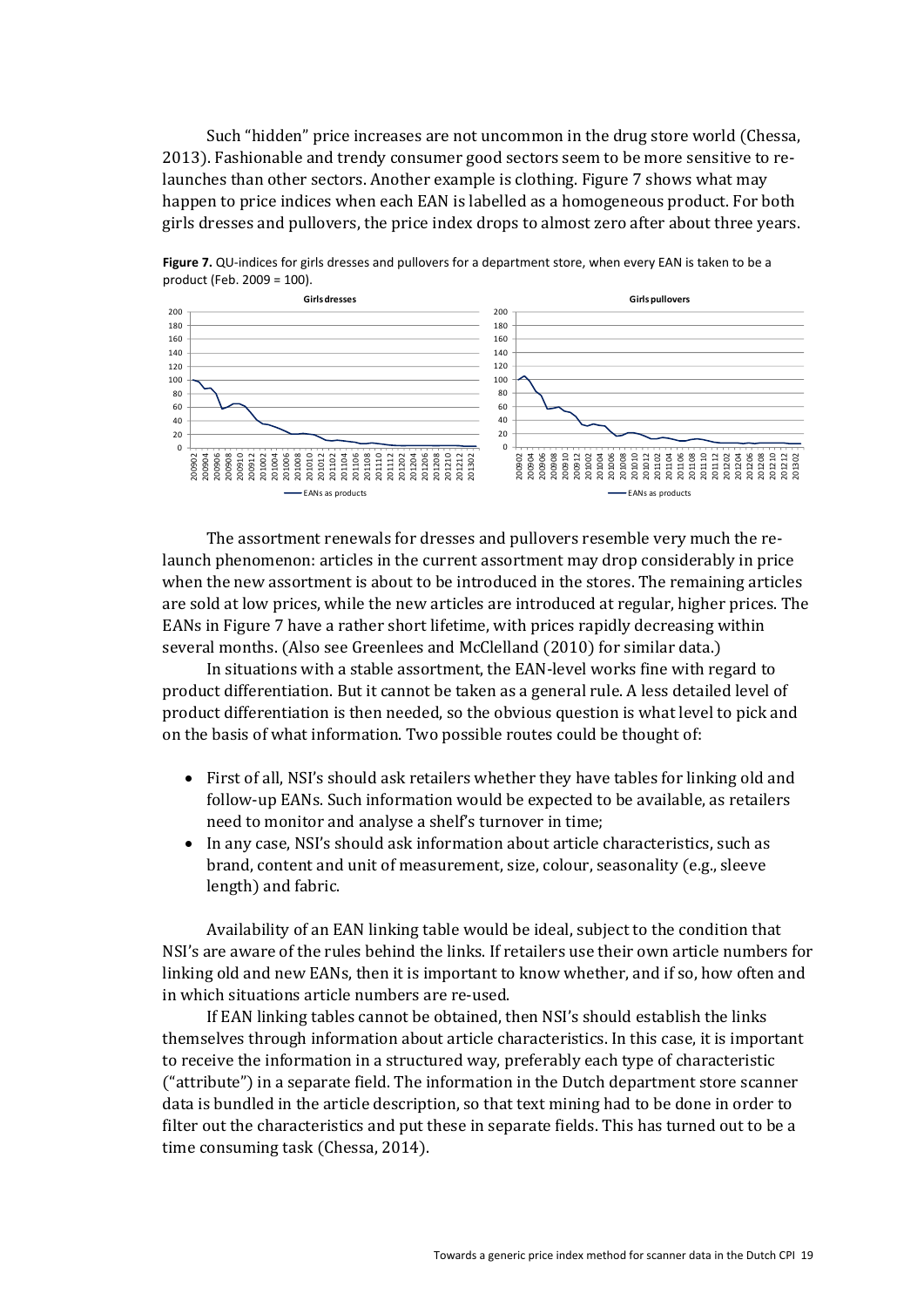The question then is which attributes are relevant in order to define homogeneous products. Should all available attributes be selected? Or is a limited set sufficient? This is a reformulation of the problem of setting up article descriptions, which is a standard part of traditional surveys. The problem needs to be handled efficiently in the realm of 'big data' when one aims to process such data integrally for price index calculations.

There seems to be little guidance in the literature in order to support the selection process (for some considerations on the subject, see Dalén  $(2014)$ ). One approach could be to view the attribute selection problem as a statistical problem. The idea is to set up measures for assessing the fit of the price model underlying an index method, in which  $v_i P_t$  is considered as the expectation of the (random) price of product *i* in period *t*. Products can be characterised as combinations of article characteristics. Different selections of attributes give rise to different sets of products and thus different numbers of parameters  $v_i$ .

The statistical problem behind the selection of article attributes can thus be stated as a problem of selecting between models with different numbers of parameters. Increasing the number of attributes leads to a more detailed product differentiation and will improve the fit of a model to the data, but may result in overfitting as parameters are continuously added. Model fit and model complexity should therefore be balanced in some way. This can be achieved by using *information criteria*, which consist of a likelihood function and a penalty term for the number of model parameters (Claeskens and Hiort, 2008).

The Akaike Information Criterion (AIC) and the Bayesian Information Criterion (BIC) are well known in the field of model selection, and therefore both measures have been applied in the present research. The AIC and BIC differ in the severity of the penalty term, with the BIC having the highest penalty for the number of parameters (for sample sizes larger than 7). Both are calculated by maximising the likelihood function for all models being compared, and the model with the highest AIC or BIC is eventually selected.

For our purposes, the BIC has proven to be more appropriate. It is calculated as follows: 

 $(17)$  BIC =  $2L_{\text{max}} - \ln(n) k$ ,

where  $L_{\text{max}}$  denotes maximum log-likelihood, *n* is the sample size and *k* the number of model parameters. The AIC has a penalty term equal to  $2k$ .

The AIC favours models with larger numbers of parameters, which in our studies has consistently led to considering every EAN as a separate product. This does not only occur for article groups where the assortment is stable in time, but also in situations where the article assortment is almost completely renewed each year, such as in the case of Figure 7.

Ideally, a fit measure should reject such levels of product differentiation in these cases. For this reason, information criteria with more severe penalty terms are preferred. Also the BIC does not always give plausible results. However, when applied in a real time setting it seems to give promising results, as first results suggest. In fact, an average BIC is then used, which results in a higher penalty term due to the fact that the ratio  $k/n$ tends to be larger in the initial stages of a time window.

First results indicate that this approach works well, but more tests are needed in order to gain more feeling with its performance. Figure 8 compares the price indices from Figure 7 with the price indices, in which homogeneous products for clothing are differentiated according to the following attributes, for each type of article: fabric, colour,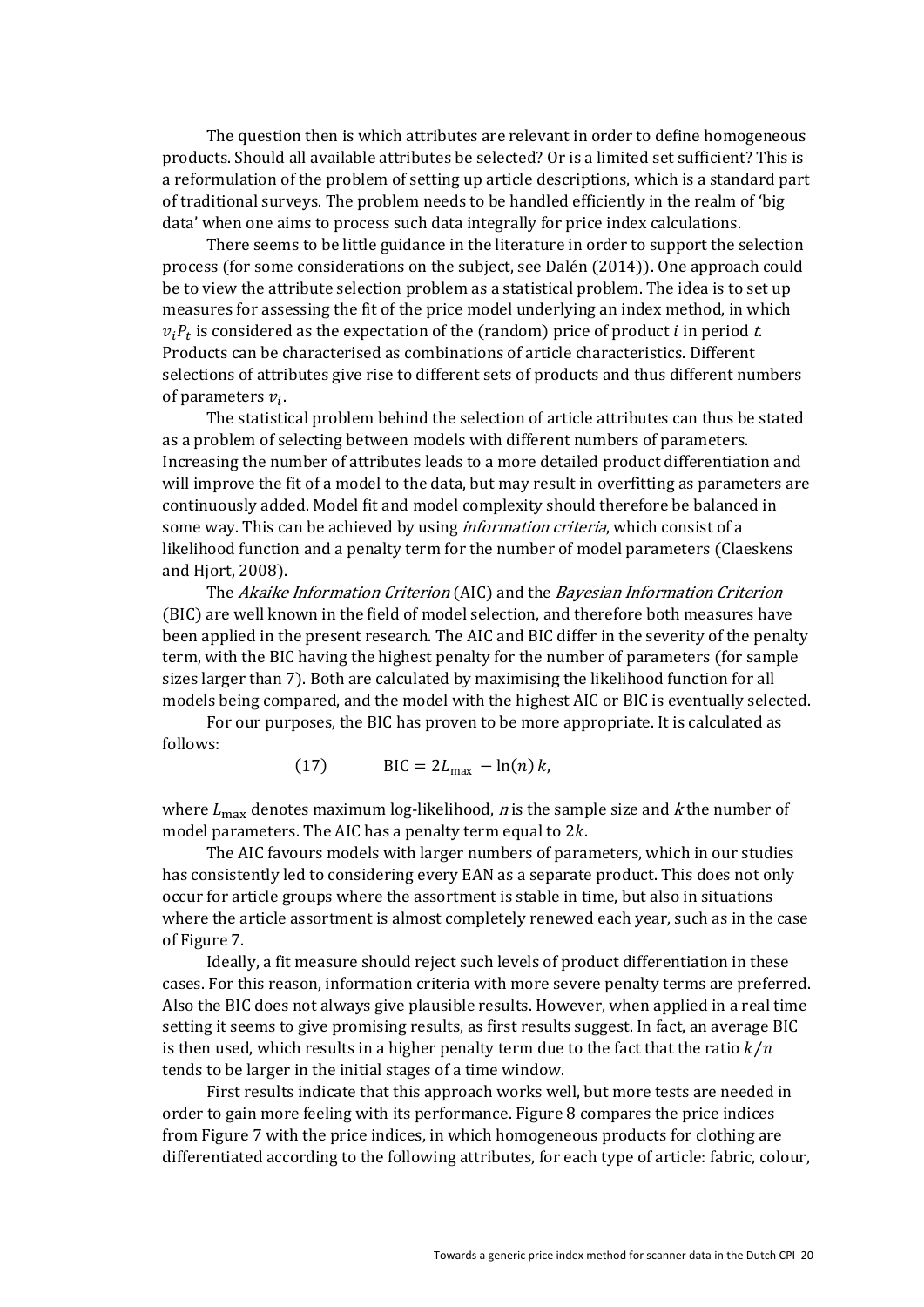seasonality and content (number of items in a package).<sup>5</sup> Product differentiation at this level gives a better (average) BIC than at EAN level.



Figure 8. QU-indices for girls dresses and pullovers for a department store, for two different levels of product differentiation (Feb. 2009 = 100).

In practice, consumers pick an article from the new assortment, which they consider to be a suitable replacement when the relevant characteristics of the old and new article are the same. In the case where products are characterised in terms of a limited set of attributes, price increases associated with the introduction of a new assortment are captured.

Figure 9 shows the price indices at two levels of product differentiation for the restaurant part of the department store and for kitchen textiles. The BIC indicates that the EAN level is more suitable in both cases. The article assortments are quite stable over time, so that calculating price indices at EAN level does not lead to problems caused by re-launches. Product differentiation according to a limited set of attributes (article type, size and taste for the restaurant, and only article type and colour for kitchen textiles) gives comparable results, meaning that a limited set of attributes is capable of capturing product homogeneity quite well.



**Figure 9.**QU‐indices for the restaurant and for kitchen textiles of the department store, for two levels of product differentiation (Feb. 2009 = 100).

To conclude, it should be emphasised that the approach described in this section is a first attempt towards a more comprehensive view on the essential problem of product homogeneity. The approach is in a test phase. It is therefore also important to stress that product characterisation should not be exclusively the result of a statistical exercise, but it should rather be the result of a combined effort, in which the roles of consumer

 $<sup>5</sup>$  The price indices shown previously in this paper use the same attributes for defining homogeneous products.</sup>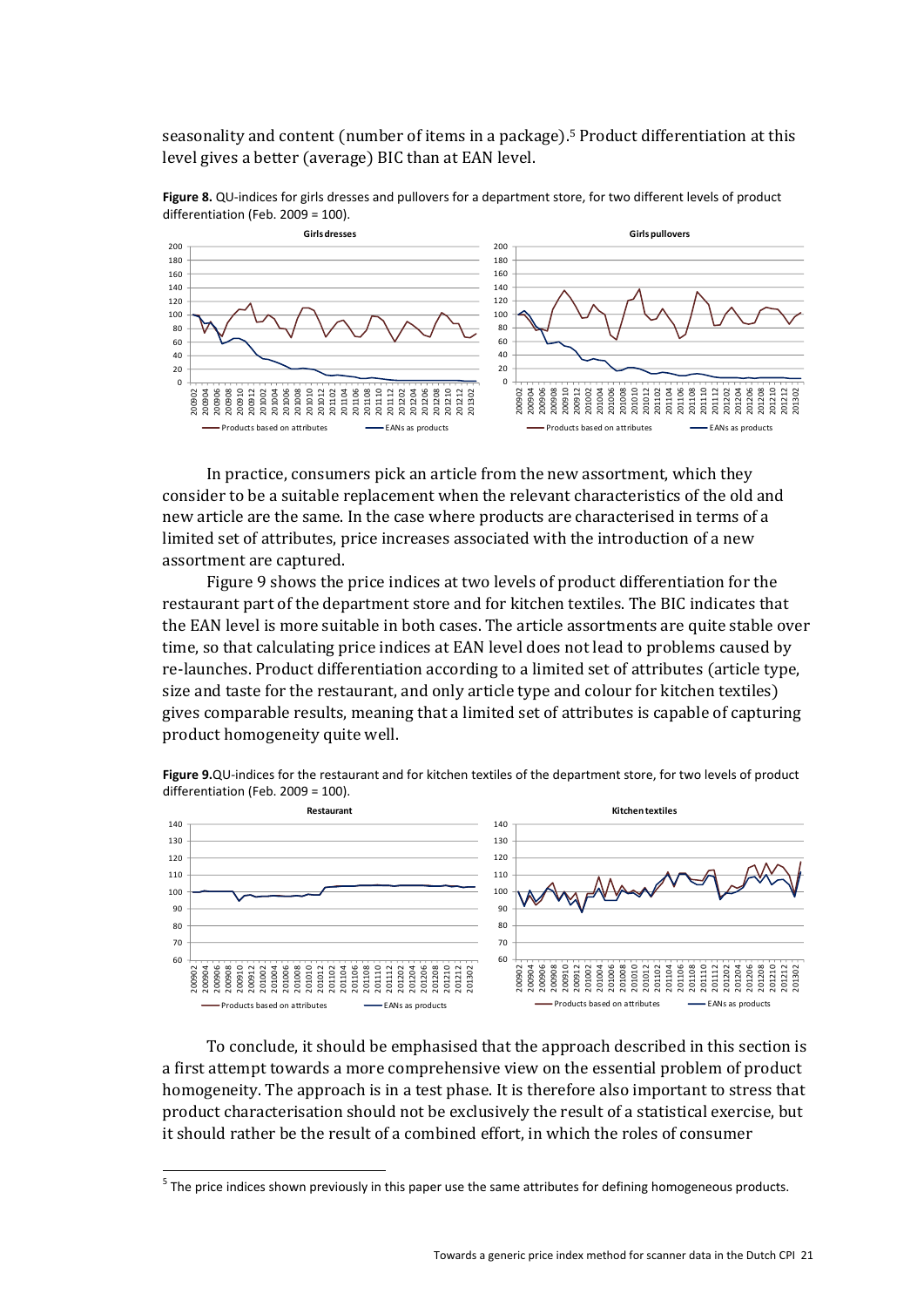specialists, and also of retailers, are indispensable. Any statistical outcome should therefore be checked and discussed with information from specialists in the field.

# 5. Main findings and future plans

The increased use of electronic transaction data in the Dutch CPI motivated a search towards a more generic index method that could be considered for application to different data sets and types of consumer goods. The ongoing transition from traditional surveys to electronic data brings along a number of changes:

- A shift from samples of goods towards full sets of transaction data, with both prices and numbers sold;
- A shift from a fixed basket to the dynamics of an assortment in the real world;
- A different treatment of the entire process from textual and data analysis until index calculation and system maintenance.

Given these changes in the current landscape, the aim of this study was to find an index method that could process entire data sets and deal with assortment changes in time. An adaptation of the Geary-Khamis method to the time domain has been proposed, which updates the product weights in the volume index each month. The main findings with the resulting QU-method can be summarised as follows:

- The proposed real time index hardly differs from the theoretical benchmark with annually fixed weights  $v_i$  for each product;
- The iterative algorithm converges rapidly, given the accuracy of the constructed initial index:
- The method does not require data from previous years and can thus be applied from scratch, since the  $v_i$  are calculated from data of the current year;
- It is highly recommended to use the QU-method with a fixed 1-year window and a fixed base month, instead of using a rolling window like in the WS-method. The latter has shown clear signs of a high risk of drift and does not meet its purpose;
- In addition, the WS-method makes use of a TD-index, which does not simplify to the unit value index under product homogeneity, while the  $v_i$  are not well defined in terms of the weighting scheme used. The QU-method does not suffer from these shortcomings;
- The comparisons with a direct and a monthly chained index in Section 3.1 show that a method should be used that deals with the dynamics of an assortment, and does not exclude articles without clear reasons;
- Departures from the base method, with a linear function (2) for the  $v_i$ , have indicated that the results are robust when abandoning the implicit assumption of perfect substitution.

The index method should be considered as a part of an integrated framework, which combines different aspects related to price index calculation. Foremost, the problem of product characterisation needs to be incorporated. The way in which this is achieved depends on the information about articles obtained by retailers. If the data contain information that links old EANs to follow-up EANs, then such linking information could efficiently resolve the problem of product homogeneity.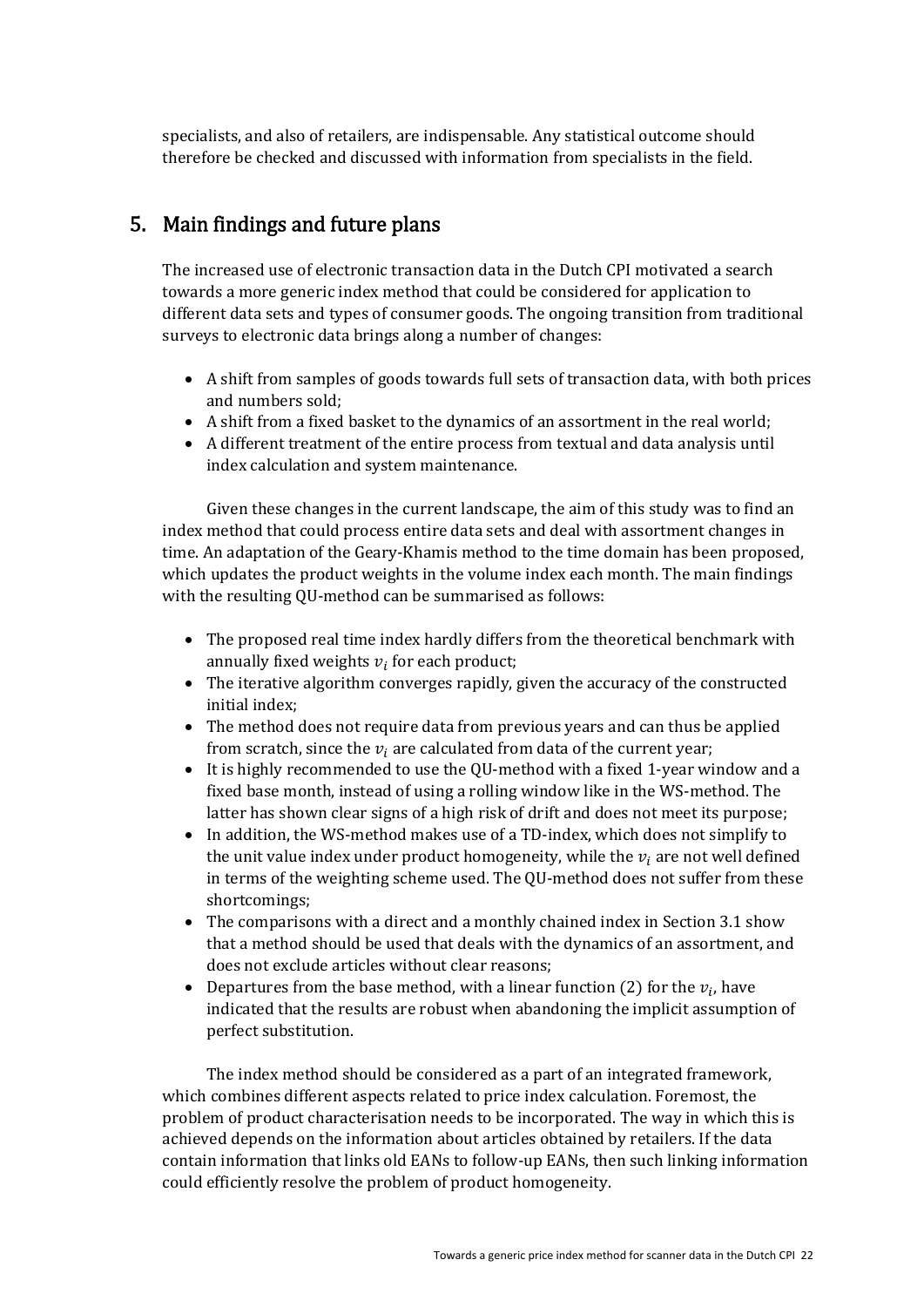If such information is not available, then NSI's have to recur to information about article characteristics. The experiments with the BIC measure in this respect look promising and have given plausible results so far. Future work with such a measure needs to be combined in some way with the expertise of consumer specialists.

The methodology has been implemented and is now in a test phase for the department store mentioned throughout this paper. The process that ranges from the linking of article characteristics to EANs until price index calculation has been automised. The experiences so far are positive: the first results are checked and found to be correct, while the linking of article characteristics to EANs operates through a short list of key words that has remained stable over time.

The QU-method is being tested by applying it on the most detailed level of article type. For instance, this means that price indices are calculated for each type of sock or pullover separately, rather than for types of socks or pullovers combined. On the one hand, the article type level is purer in a sense, but on the other hand it has a higher probability of imputing price indices. So far, the number of imputations has turned out to be small. The index method will be applied at a higher level of aggregation as well in order to compare the results.

The process cannot be fully automised. A part of monthly maintenance will be reserved for controlling new EANs on whether they contain new types of articles and attributes. The consumer specialist will deal with this and subsequently update the lists of article types and the key words with possibly new attributes. In the latter case, the relevant attributes have to be selected before the new EANs can be included in price index calculations. 

The QU-method is also being tested on data of mobile phones (Chessa, 2015). The aim is to take the method into CPI production in January 2016, for both the department store and the mobile phone data. In the course of this year, the QU-method will also be tested on drug store scanner data.

First of all, these plans serve to replace the current sample-based methods for the three aforementioned data sets by the QU-method. Statistics Netherlands is also setting up a research program for the coming years, which aims at studying possibilities for further improvement of the methodology, ranging from text mining and data analysis/exploration to price index calculation. This research will be extended to other scanner data sets, amongst which data for do it yourself stores and supermarkets.

Two points for further research that arise from the present study are worth mentioning: 

- Aggregation to higher product levels and over time;
- $\bullet$  Departures from the base method, in particular concerning the implicit assumptions about substitution.

The index method proposed offers the possibility to re-think some traditional choices made in the compilation of the CPI. The additivity properties of quantity and volume measures offer an alternative for aggregating price and volume indices over sets of goods and over time. Aggregation over sets of goods means that one could simply extend the way of aggregation over products within article types to higher levels.

Concerning the second point, it would be interesting to extend the initial analysis of Section 4.1 and consider different versions of the QU-method according to expression (16) for the  $v_i$ . An interesting question could be whether the value of the parameter  $\mu$ differs substantially for different types of consumer goods. Expression (16) also offers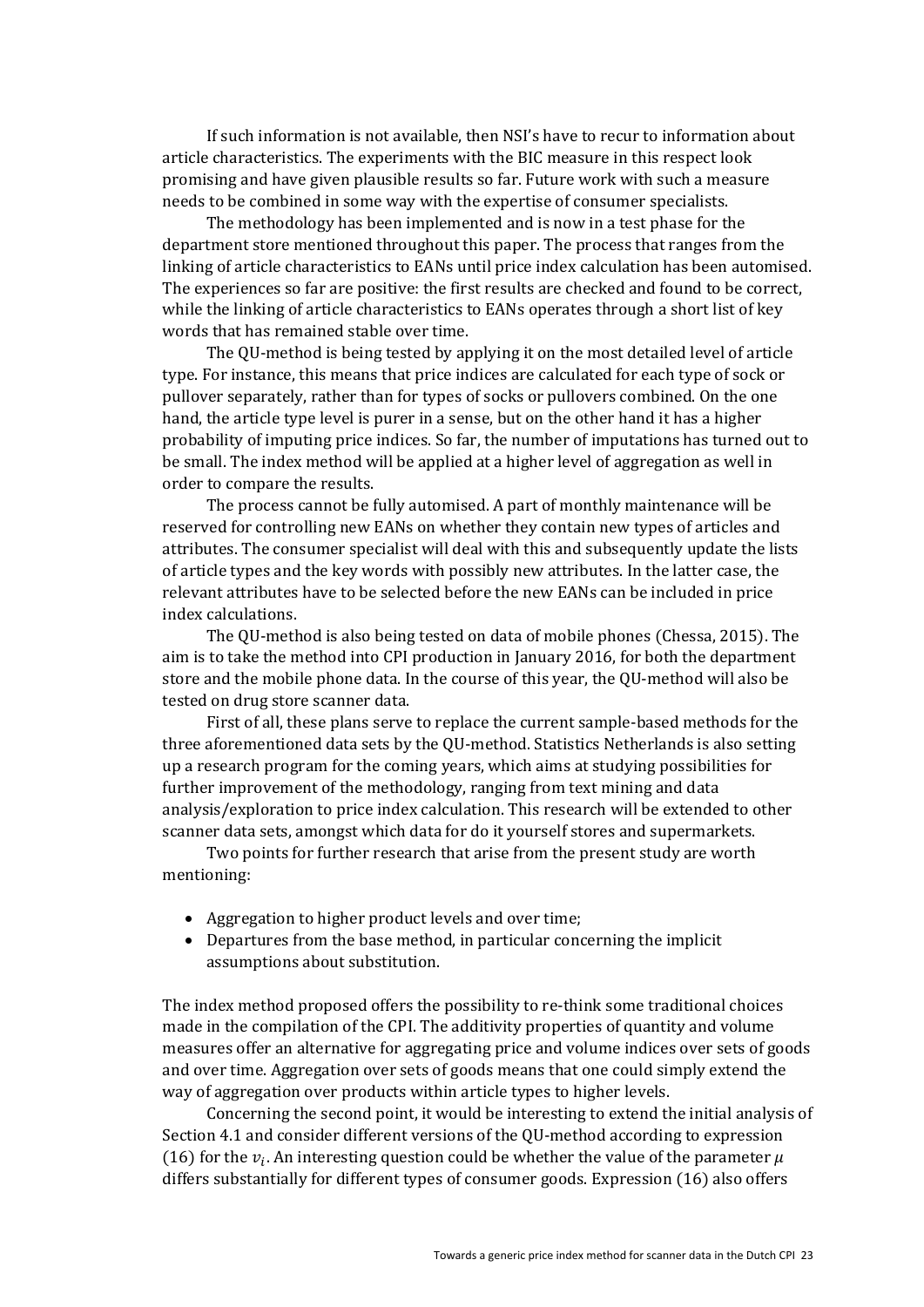the possibility to study the robustness of the results obtained with the base method. The first signs in this respect look promising. The idea behind expression  $(16)$  could also be extended to volume measures across products, thus obtaining a nested type of CESfunction. 

To conclude, Statistics Netherlands is putting a lot of effort into collecting internet prices through web scraping and is planning to study possibilities of using the index method for calculating price indices from internet prices. However, considerable care is needed in using such data, as numbers of articles sold are needed for constructing weights of products. Methods that assign equal weights to articles (EANs) generally give poor statistical fits to price data and the resulting price indices may differ considerably from price indices in which articles are weighted according to turnover shares (Chessa, 2014).

Additional information is therefore needed before internet prices can be used in a meaningful way. In this respect, it could be useful to ask ourselves to what extent we can still learn from the long-term experiences built up with traditional surveys.

# Acknowledgement

The author wants to thank various colleagues for their continuous support and discussions. The author is especially grateful to Professor Bert Balk and Jan Walschots for their comments on the previous version of this paper, and to Stefan Boumans for implementing the index method and for his useful suggestions during that process.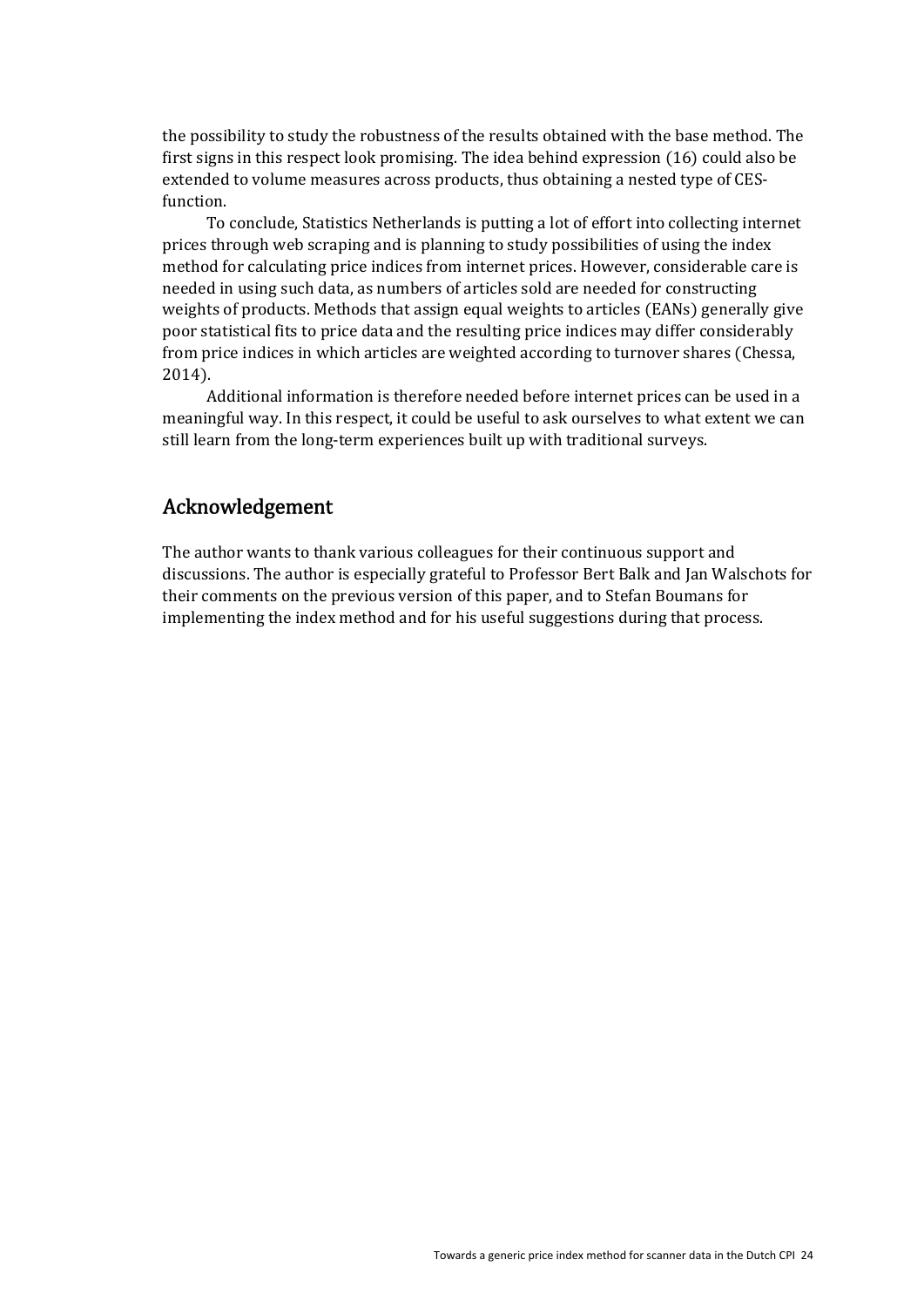# References

Balk, B.M. (1996). A comparison of ten methods for multilateral international price and volume comparison. *Journal of Official Statistics*, 12, 199-222.

Balk, B.M. (2001). Aggregation methods in international comparisons: What have we learned? Paper originally prepared for the Joint World Bank - OECD Seminar on Purchasing Power Parities, 30 January - 2 February 2001, Washington DC.

Balk, B.M. (2012). Price and Quantity Index Numbers: Models for Measuring Aggregate Change and Difference. Cambridge University Press.

Chessa, A.G. (2013). Comparing scanner data and survey data for measuring price change of drugstore articles. Paper presented at the Workshop on Scanner Data for HICP, 26-27 September 2013, Lisbon.

Chessa, A.G. (2014). An index method for a Dutch department store. Internal report, Statistics Netherlands. (In Dutch)

Chessa, A.G. (2015). A new price index method for mobile phones based on GfK-data. Internal report, Statistics Netherlands.

Claeskens, G., Hjort, N.L. (2008). *Model Selection and Model Averaging*. Cambridge University Press, UK.

Dalén, J. (2014). The use of unit values in scanner data. Written in the framework of the network of methodological experts for HICP. Eurostat, version of September 2014. (A version of this paper was also presented at the Scanner data workshop held in Vienna, 2-3 October 2014.)

Geary, R. C.  $(1958)$ . A note on the comparison of exchange rates and purchasing power between countries. *Journal of the Royal Statistical Society A*, 121, 97-99.

Greenlees, J.S., McClelland, R. (2010). Superlative and regression-based consumer price indexes for apparel using U.S. scanner data. Paper presented at the  $\textit{IARIW}\textit{31st}$  General Conference, 22-28 August 2010, St-Gallen, Switzerland.

van der Grient, H.A., de Haan, J. (2010). The use of supermarket scanner data in the Dutch CPI. Paper presented at the *Joint ECE/ILO Workshop on Scanner Data*, 10 May 2010, Geneva. Also available on: www.cbs.nl

de Haan, J. (2006). The re-design of the Dutch CPI. Statistical Journal of the United Nations Economic Commission for Europe, 23, 101-118.

de Haan, J., van der Grient, H.A. (2011). Eliminating chain drift in price indexes based on scanner data. Journal of Econometrics, 161, 36-46.